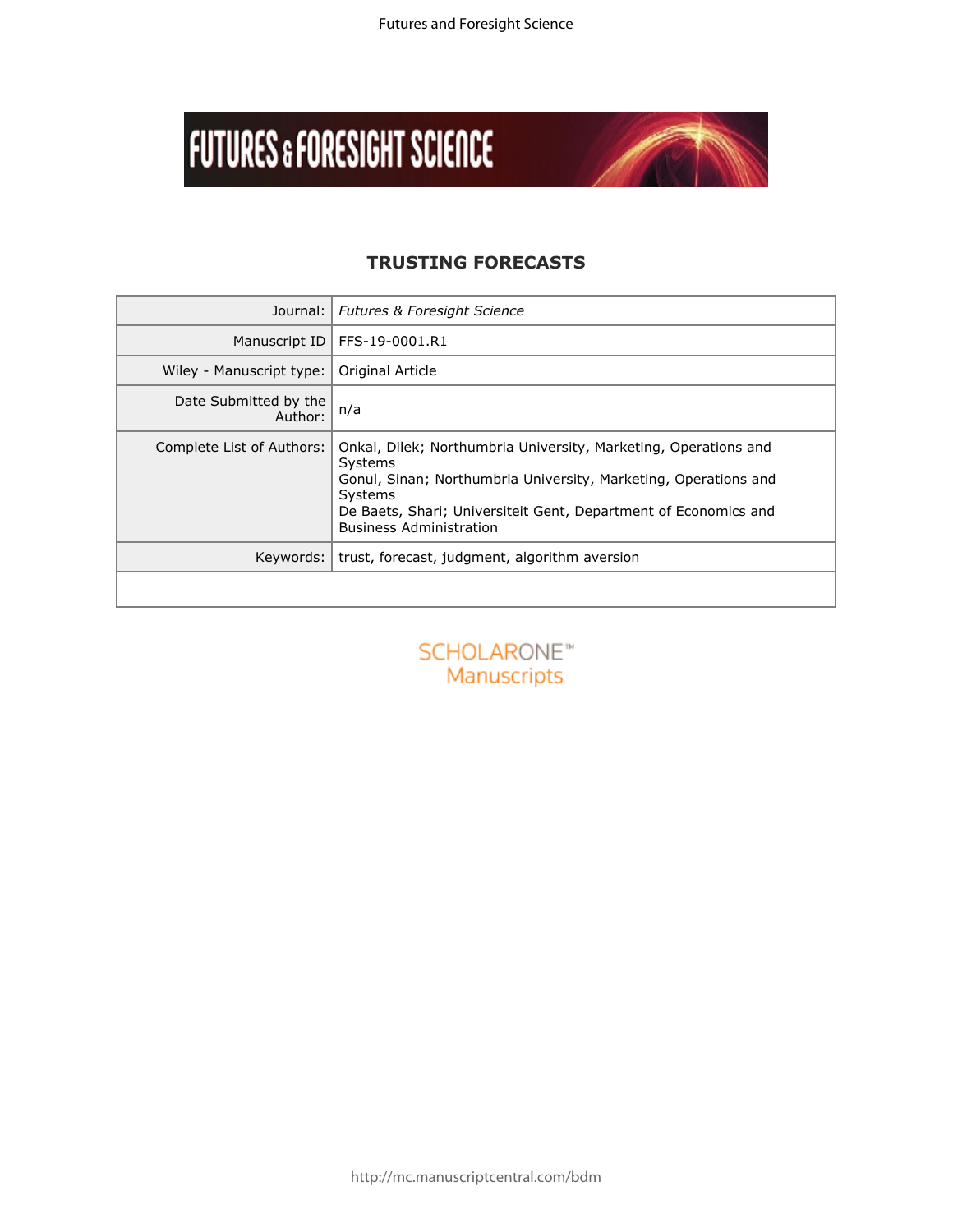$\mathbf{1}$  $\overline{2}$  $\overline{3}$  $\overline{4}$  $\overline{7}$ 

# **TRUSTING FORECASTS**

Dilek Önkal<sup>a</sup>, M. Sinan Gönül<sup>a</sup> and Shari De Baets<sup>b</sup>

<sup>a</sup>Newcastle Business School, Northumbria University, Newcastle, UK

<sup>b</sup>Faculty of Economics and Business Administration, Ghent University, Ghent, Belgium

Per City<br>Review Only Running title: Trusting forecasts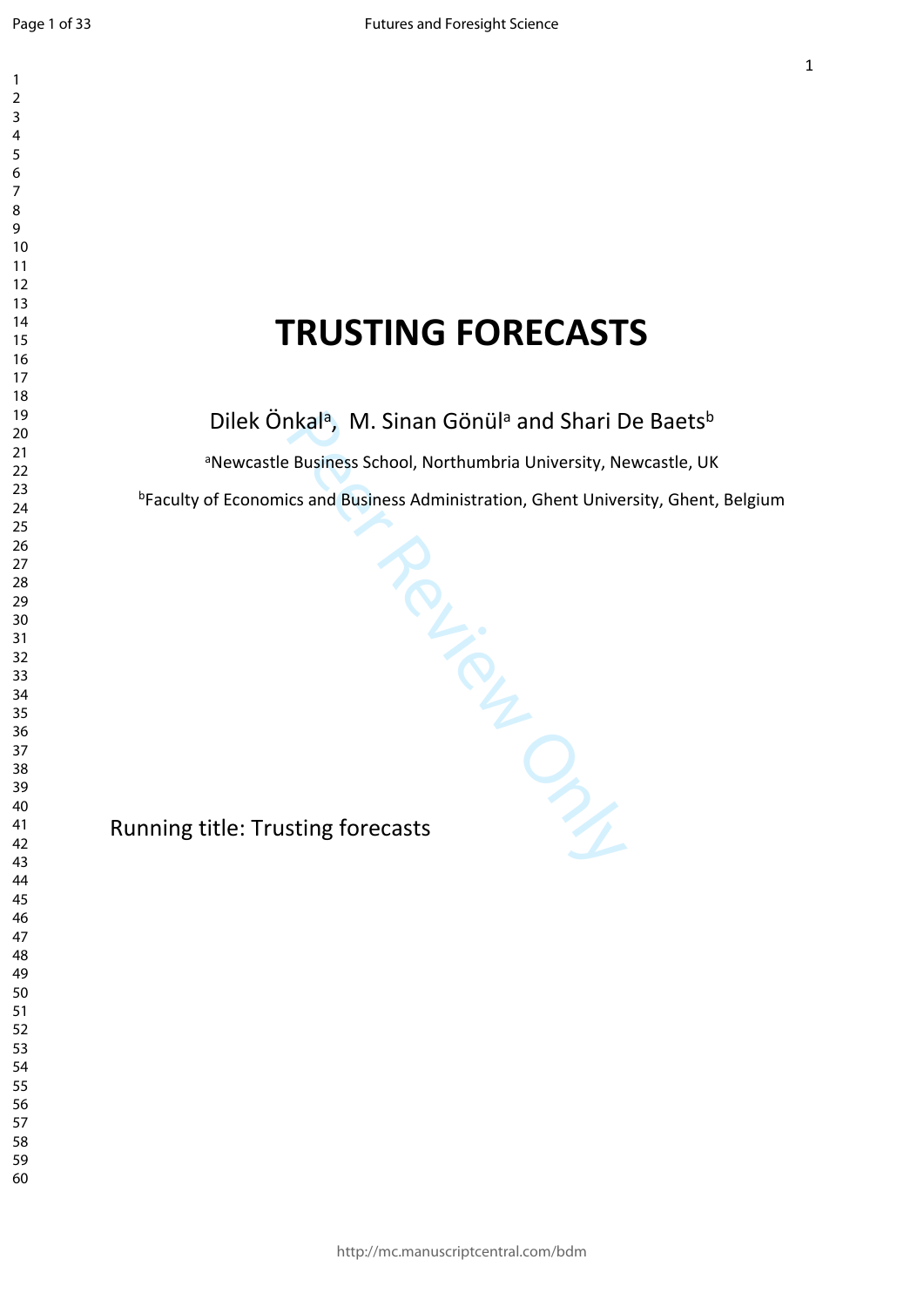# **TRUSTING FORECASTS**

#### **Abstract**

are designed to aid forecasters in achieving high a<br>are designed to aid forecasters in achieving high a<br>are distrustful of automated forecasters. This I<br>this study, we explore the relationship between<br>rder to achieve a hig Accurate forecasting is necessary to remain competitive in today's business environment. Forecast support systems are designed to aid forecasters in achieving high accuracy. However, studies have shown that people are distrustful of automated forecasters. This has recently been dubbed 'algorithm aversion'. In this study, we explore the relationship between trust and forecasts, and if trust can be boosted in order to achieve a higher acceptance rate of system forecasts and lessen the occurrence of damaging adjustments. In a survey with 134 executives, we ask them to rate the determinants of trust in forecasts, what trust in forecasting means to them and how trust in forecasts can be increased. The findings point to four main factors that play a role in trusting forecasts: (1) the forecast bundle, (2) forecaster competence, (3) combination of forecasts, and (4) knowledge. Implications of these factors for designing effective forecast support and future-focused management processes are discussed.

Keywords: trust, forecast, judgment, algorithm aversion

Word Count: 7592

 $\mathbf{1}$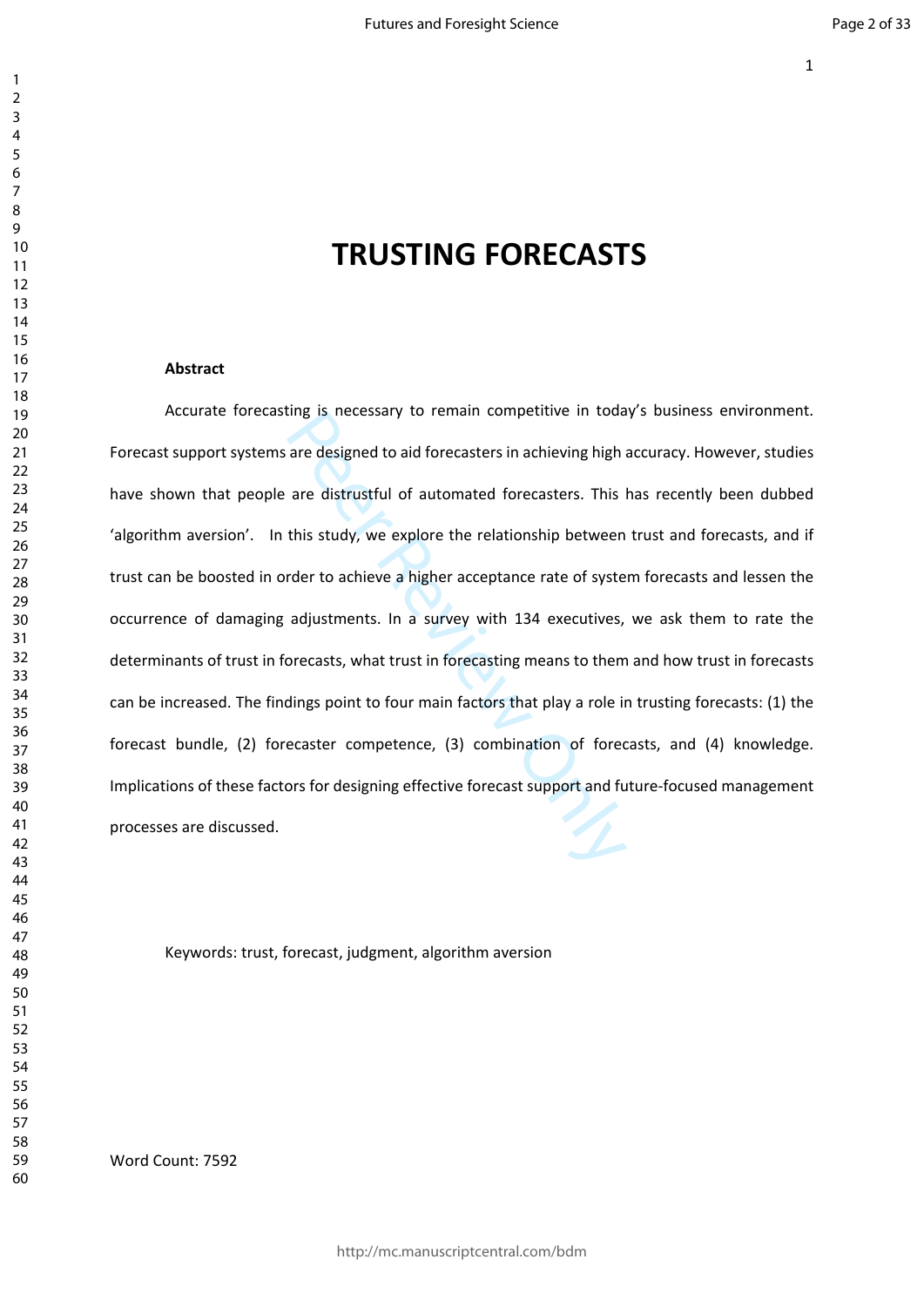$\mathbf{1}$  $\overline{2}$  $\overline{4}$  $\overline{7}$  $\mathsf{Q}$ 

#### **Introduction**

adjustment of statistical forecasts is the prevailing argues that such distrust may be v<br>adjustment of statistical forecasts is the prevailing previors opoulos, 2015). However, field studies have four<br>recasters adjust the Accurate forecasting is indispensable for organisations to remain competitive. Forecast support systems are designed to aid decision makers in attaining acceptable forecasts. However, a plethora of studies have shown that people are sceptical of predictions handed to them by forecast support systems or by other forecasters (e.g., Dietvorst, Simmons, & Massey, 2015; Fildes, Goodwin, Lawrence, & Nikolopoulos, 2009; Önkal, Gönül, Goodwin, Thomson, & Öz, 2017; W. Wang & Benbasat, 2005). The literature on advice taking argues that such distrust may be viewed as a form of advice discounting. Forecasters overweigh their own judgment and continuously adjust forecasts provided to them. This judgmental adjustment of statistical forecasts is the prevalent practice in business forecasting (Fildes & Petropoulos, 2015). However, field studies have found that such adjustment is not always warranted: forecasters adjust the output they receive from statistical forecasting models ('model advice'), often when there is no reason for such adjustment and it in fact damages forecast accuracy (e.g, Baecke, De Baets, & Vanderheyden, 2017; Fildes et al., 2009; Van den Broeke, De Baets, Vereecke, Baecke, & Vanderheyden, 2018). One reason that has been put forward recently is referred to as 'algorithm aversion': people are averse to using advice from algorithms and are unforgiving towards any errors made by the algorithm (Dietvorst et al., 2015; Prahl & Van Swol, 2017). While the combination of algorithms and human decision makers has the potential to lead to improved accuracy, in practice, the advice of the algorithm is often discounted by the human member of the humanalgorithm dyad. One way to alleviate this so-called advice discounting, is to boost trust in the source of advice. Trust is a vital moderator in the relationship between the reliance on computer-assisted forecasts (Dzindolet, Pierce, Beck, & Dawe, 2002; Madhavan & Wiegmann, 2007) and the heuristics a forecaster uses in producing the final predictions (Alvarado-Valencia & Barrero, 2014). Increasing trust may therefore lead to more acceptance and to less damaging adjustments. However, how this enhancement should be achieved is not yet clear. Goodwin, Gönül, and Önkal (2013) lay the groundwork for this workstream and find that trust is influenced by the complexity of the time series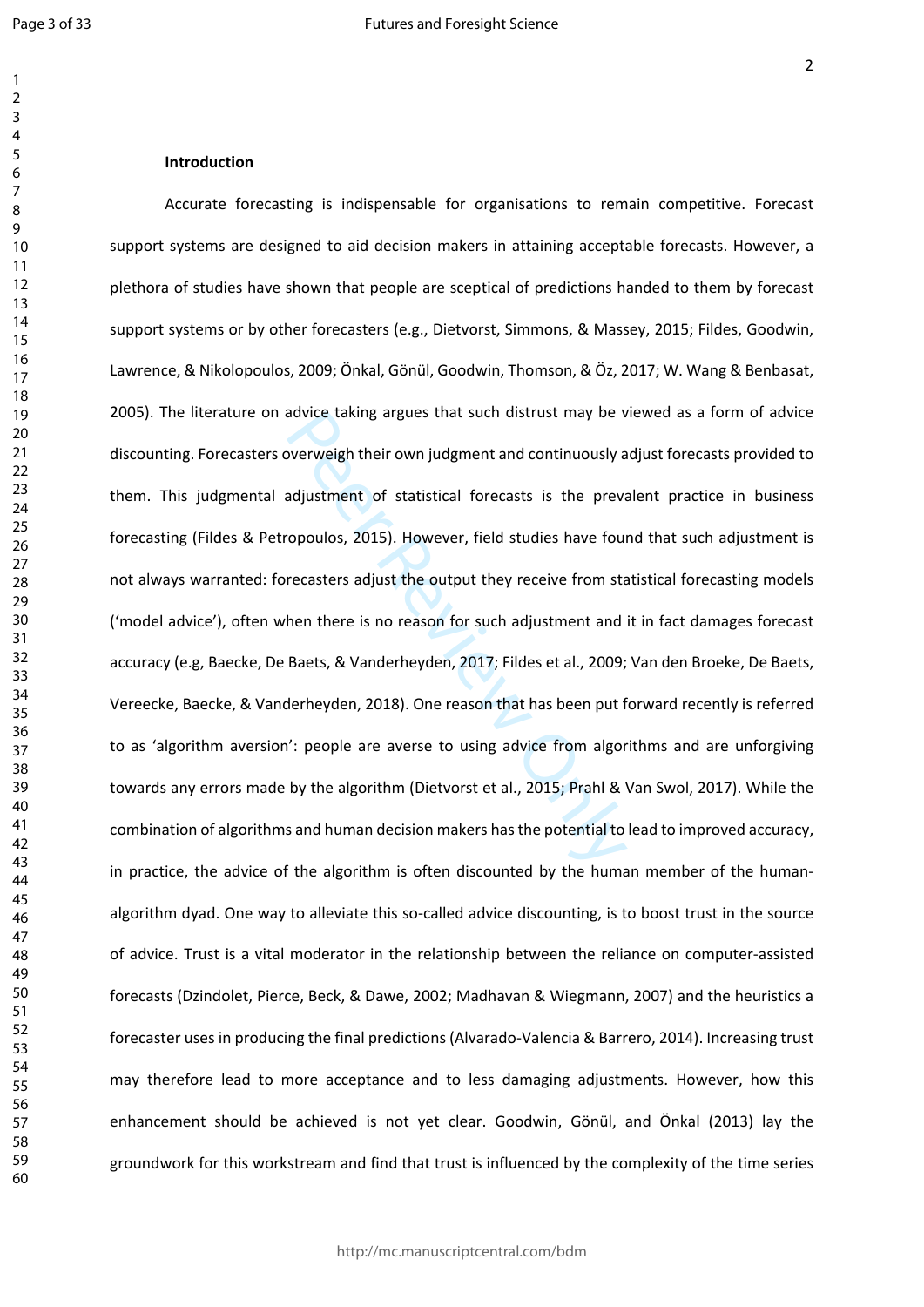that are being forecast. We build further on their work and employ a survey to investigate explicitly what forecasters deem important for trusting forecasts. In doing so, this paper presents the findings from a trust survey and reveals four main clusters affecting trust: (1) the forecast bundle, (2) forecaster competence, (3) combination, and (4) knowledge. This is supplemented by analysing the responses to two qualitative questions focusing on (i) what trusting forecasts means to decision-makers, and (ii) how it can be improved.

Importantly, literature has been looking for a way to stop forecasters from making harmful adjustments to forecasts provided to them. However, directly intervening in the forecast support systems has thus far been unsuccessful (e.g., Goodwin, Fildes, Lawrence, & Stephens, 2011). Indirectly, enhancing trust may lead to a decline in the detrimental adjustments made by forecasters. The 'trust in forecasting' survey used in this study can serve as a diagnostic tool for further research in this field.

#### **Literature**

provided to them. However, directly interveninty<br>unsuccessful (e.g., Goodwin, Fildes, Lawrence, & !<br>to a decline in the detrimental adjustments mad<br>d in this study can serve as a diagnostic tool for fu<br>stments to model for Judgmental adjustments to model forecasts are the most common way of forecasting in business practice (Fildes & Petropoulos, 2015). These adjustments are often unnecessary and damaging to forecasting quality (e.g., Fildes et al., 2009). So why do forecasters adjust so often? A number of explanations are possible. First, it has been suggested that people adjust because of a need of a sense of ownership and/or a sense of control over the forecasting process (Önkal & Gönul, 2005). Second, people may discern patterns in noise where there is none (Fildes et al., 2009). Third, forecasters may alter the outcomes in order to continue receiving feedback. When tasks become automated, people may feel like they are at risk of becoming de-skilled by not participating in the task (Bainbridge, 1983). Fourth, changes are sometimes made because of political reasons or confusion with target setting (Fildes & Hastings, 1994; Goodwin, 1996). Fifth, people suffer from algorithm aversion: they are distrustful of algorithms and punish them severely for any error that is detected (Dietvorst et al., 2015; Prahl & Van Swol, 2017). Yet, models can generate predictions based on the logical and systematic processing of information and can handle large amounts of data (Goodwin &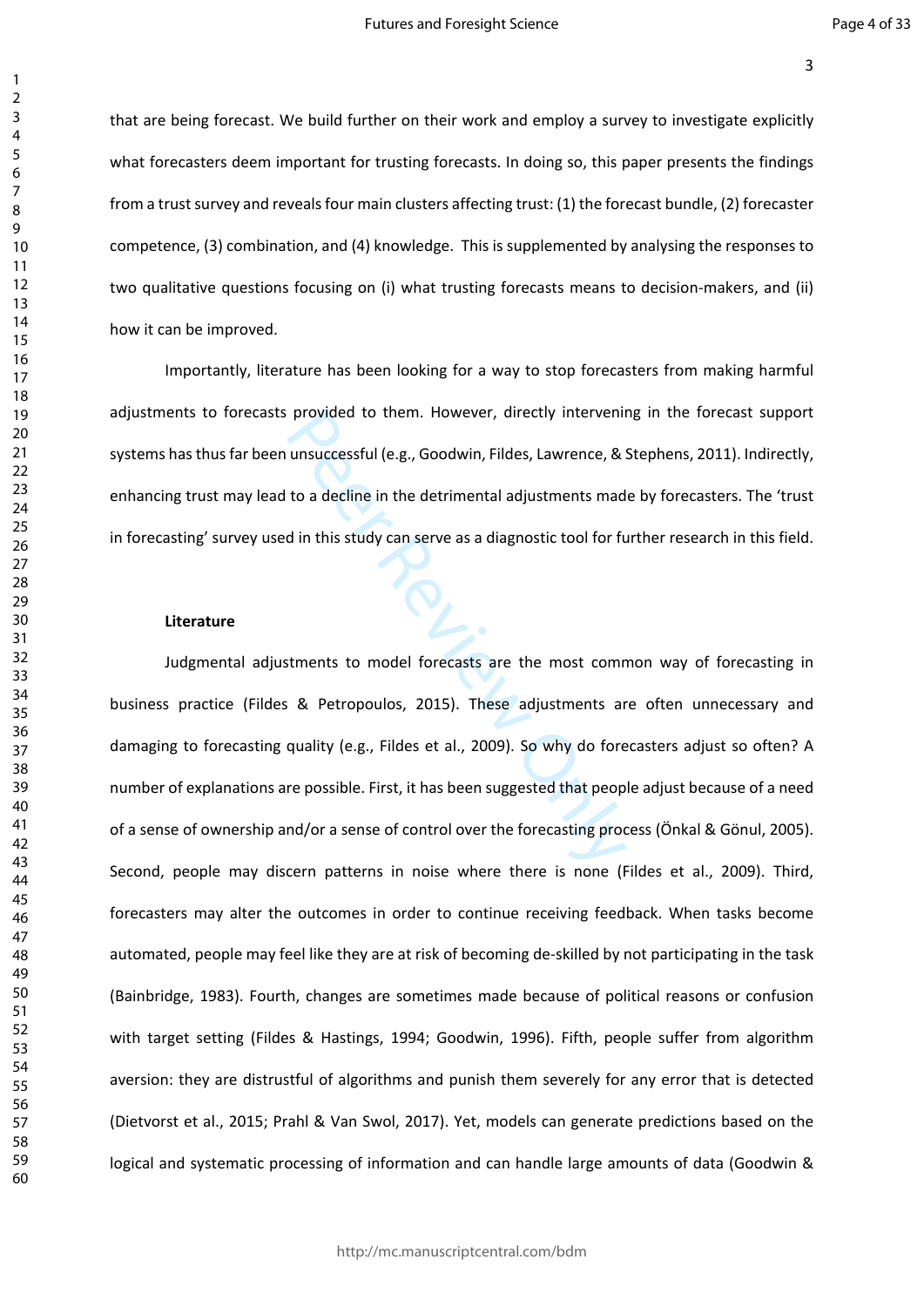$\mathbf{1}$  $\overline{2}$ 

n. Similarly, Lim and O'Connor (1995) found a tend<br>djustments in subsequent forecasts, despite the<br>e making forecasts are in general overconfident as<br>11; Bovi, 2009; Lawrence, Goodwin, O'Connor, & Ö<br>as, whereby they overes Wright, 2010). The advantage of models is that their predictions have a high degree of consistency and generate fewer errors than human judgment (Blattberg & Hoch, 1990). Models can thus improve forecasting performance by increasing the consistency of predictions (Hoch & Schkade, 1996). Interestingly, in an experimental study concerning the use of decision support systems, Goodwin, Fildes, Lawrence, and Nikolopoulos (2007) found that participants ignored the "advice" of the system on which model to use (in the form of an "optimize" button). Only in 14.1% of the forecasts examined was the optimize button used, and only in 9.2% of the total examined forecasts was the advised method eventually chosen. Similarly, Lim and O'Connor (1995) found a tendency among forecasters to persist with damaging adjustments in subsequent forecasts, despite the feedback that they were reducing accuracy. People making forecasts are in general overconfident as well in the performance of their forecasts (Arkes, 2001; Bovi, 2009; Lawrence, Goodwin, O'Connor, & Önkal, 2006) and suffer from self-serving attribution bias, whereby they overestimate the importance of their own judgment when making adjustments to statistical forecasts (Hilary & Hsu, 2011; Libby & Rennekamp, 2012). Decision makers seem to discount advice from statistical forecasts (Önkal, Goodwin, Thomson, Gönul, & Pollock, 2009). The advice literature shows us that they tend to discount advice relative to their own judgment (Harvey & Fischer, 1997; Lim & O'Connor, 1995), even when it has the potential to improve their accuracy (Yaniv, 2004a). Judges weight their own judgment more heavily, and incorporate advice only to a limited degree: only 20-30% on average of the advice is taken into account (Harvey & Fischer, 1997).

Trust can play an important role in whether advice is fully accepted or discounted (Sniezek & Van Swol, 2001; Wang & Du, 2018) and may thus have an effect on the acceptance of forecasting algorithms in everyday business practice. Many definitions of trust exist, but in accordance with previous studies on trust in forecasting (Goodwin et al., 2013), we focus on the definition of Johnson-George and Swap (1982): "a psychological state comprising the intention to accept vulnerability based on positive expectations of the intentions or behaviour of another" (p.395). Importantly, the definition points towards vulnerability of the advice taker: taking advice has an inherent risk to it, as one needs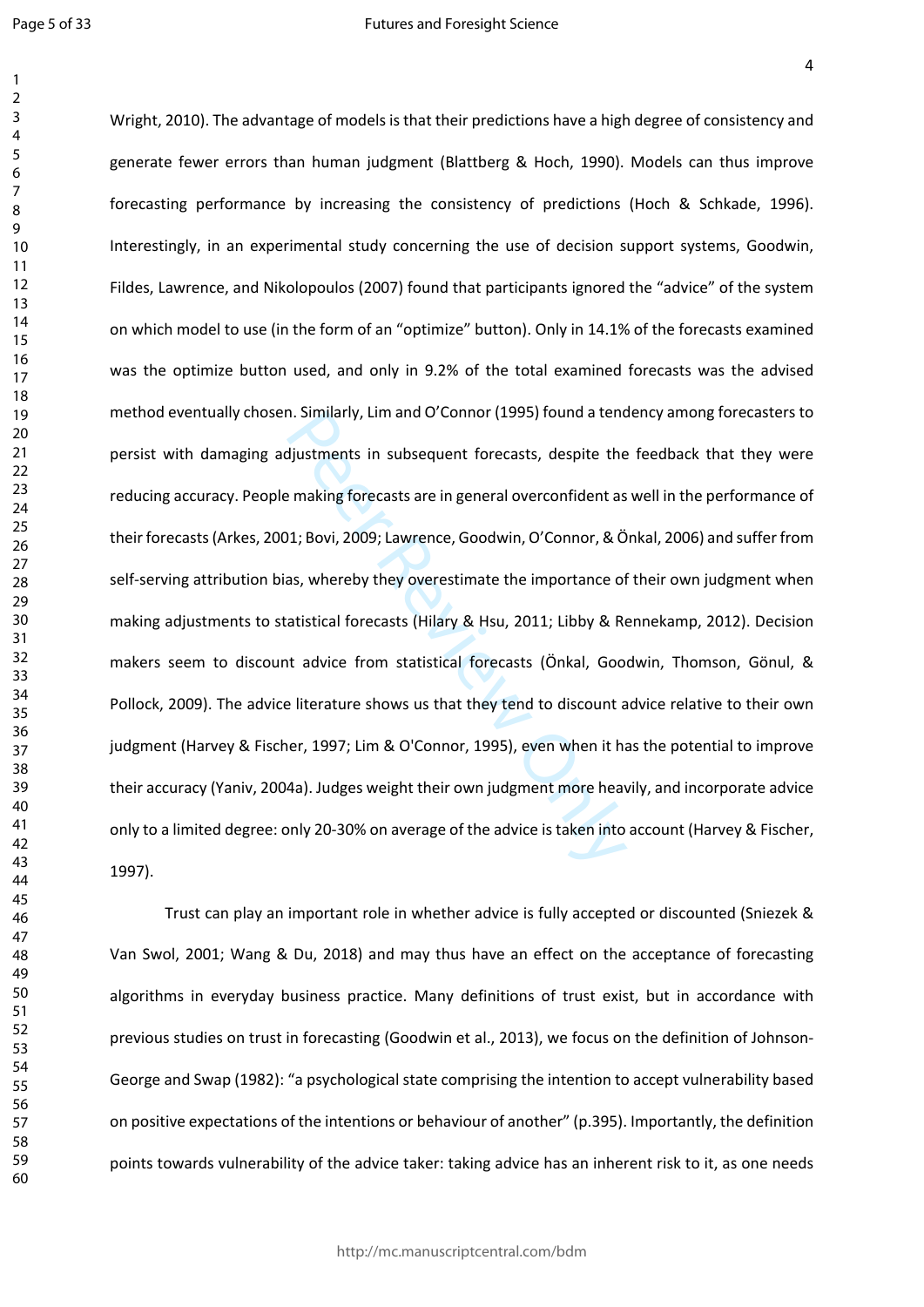$\mathbf{1}$ 

rencia and Barrero (2014), trust is a moderator in<br>and affects the final forecast behaviour. Heuristics<br>ask into something more manageable, and relia<br>r-assisted forecast (i.e., will the forecaster adjust<br>such a way that it to rely on the benevolence, integrity and ability of the advice giver (Mayer, Davis, & Schoorman, 1995). One could therefore state that trust is relevant in situations which have an inherent uncertainty to them (Mayer et al., 1995; Sniezek & Van Swol, 2001). Such is the case with forecasts: when predicting the future, uncertainty is generally high. Accepting forecasts from another, be it another person or an algorithm, requires the acceptance of this uncertainty and the trust that the other has a certain degree of relevant expertise. Such trust seems to be especially difficult when receiving advice from an algorithm (Dietvorst et al., 2015; Kleinmuntz, 1990; Lim & O'Connor, 1995; Önkal et al., 2009). According to Alvarado-Valencia and Barrero (2014), trust is a moderator in the relationship between heuristics and reliance, and affects the final forecast behaviour. Heuristics are the strategies used to simplify the forecasting task into something more manageable, and reliance implies the degree of acceptance of a computer-assisted forecast (i.e., will the forecaster adjust or not). Trust then affects heuristics and reliance in such a way that it can lead to different adjustment behaviour of forecasts or assignment of different weights to forecasting cues (Alvarado-Valencia & Barrero, 2014; Lee & See, 2004). Trust can be a personal trait, an appraisal of the credibility of the source or a consequence of the context (Alvarado-Valencia & Barrero, 2014). While trust as a personality trait cannot be influenced, the other two perspectives can. Source credibility for instance, can be influenced by highlighting previous successes of the forecaster/computer in question, via visibility of the system or comprehensible measures of accuracy (Dou, Walden, Lee, & Lee, 2012; Edwards, Spence, Gentile, Edwards, & Edwards, 2013). These findings stem from human-automation interaction literature. More specific to forecasting, this credibility has been deemed as one of the most important factors to evaluate forecasts in a sales context by Mentzer and Kahn (1995). Additionally, forecasting literature has shown that the provision of explanations may also increase trust in system forecasts (Gönül, Önkal, & Lawrence, 2006; Önkal, Gönul, & Lawrence, 2008).

But what are the determinants of trust exactly? Human-automation literature suggests that trusting a decision support system can be a complicated function of multiple variables, including perception of the source, actual credibility, and perceived source credibility. Given a fundamental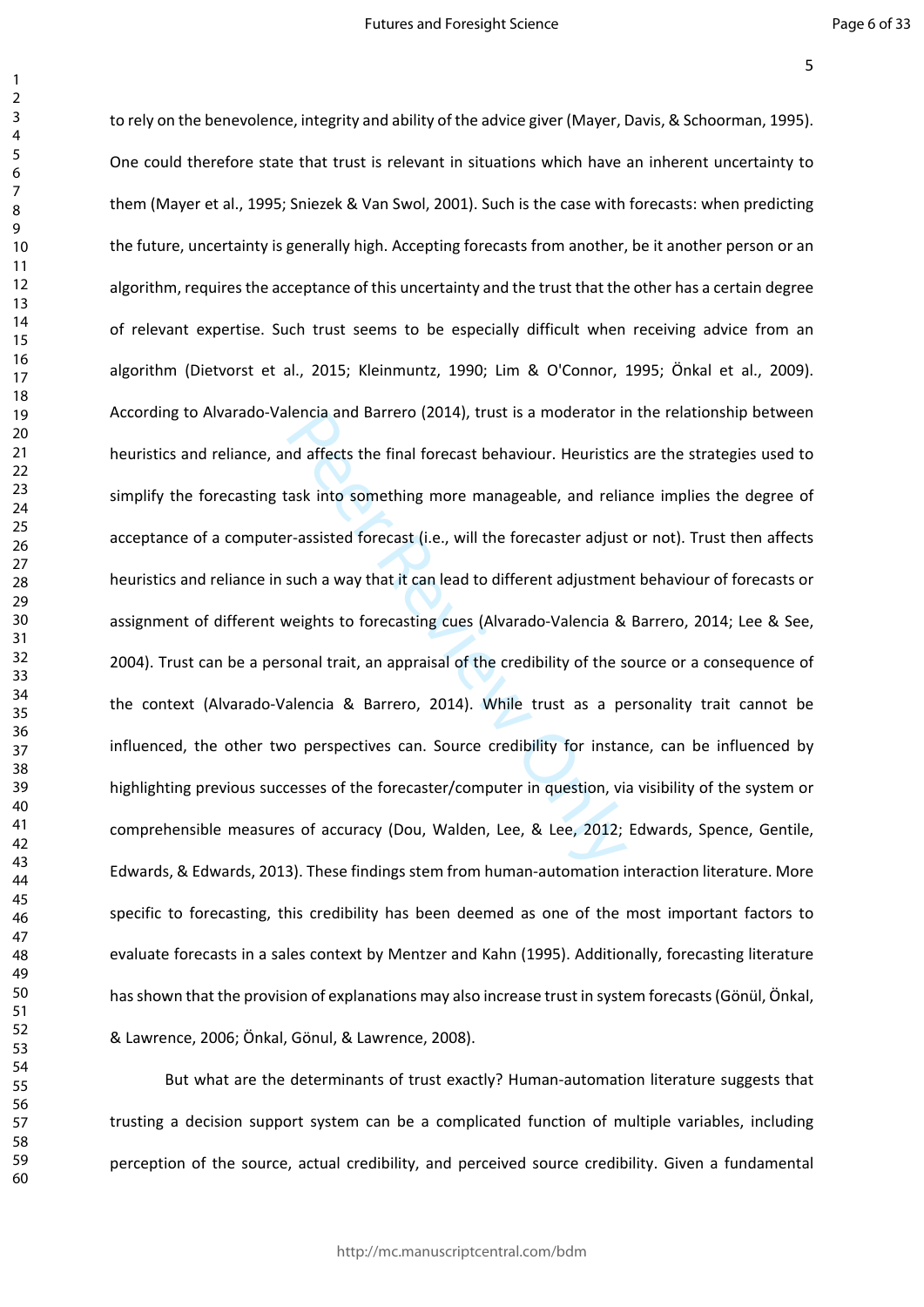$\mathbf{1}$ 

el acceptance of forecast advice in a number of<br>have their forecasters accept the advice of the fo<br>working on the level of trust may prove to b<br>ice.<br> $\chi$  can be seen as a further attempt to explore the<br>employed on forecast understanding of decision support systems, decision makers filter their observations through their perceptions and biases to arrive at a specific level of trust (Madhavan & Wiegmann, 2007). In the forecasting field, a study by Goodwin et al. (2013) has shown that the complexity of the series that is forecasted is an antecedent to trust. More specifically the level of noise is found to have an inverse relationship with trust, and that the presence of trends decreased the level of trust. Equally important was the formulation of the boundaries of the interval forecasts: an interval formulated as bestcase/worst-case led to higher trust than 'upper bound and lower bound' formulations. Thus, trust can have an effect on the level acceptance of forecast advice in a number of ways. Given the continued struggle of businesses to have their forecasters accept the advice of the forecasting software without damaging adjustments, working on the level of trust may prove to be an important factor in heightening this acceptance.

The current study can be seen as a further attempt to explore the determinants of trust in forecasting via a survey employed on forecasting practitioners. The details of the sample and the procedure follows next:

#### **Method**

#### *Sample*

A survey was sent out to 138 people from the professional networks of the researchers. They were all practicing forecasters with experience in making their professional forecasts as well as using forecasts made by others. Participants worked in different companies across various sectors in Turkey and there were no academics. One hundred and thirty-four complete surveys were returned, resulting in a response rate of 97.10%.

#### *Design*

The survey questionnaire items were based on extensive discussions with executives and managers participating in the Executive MBA programme at Bilkent University. These executives held a minimum of five years of forecasting experience in order to be accepted to the programme.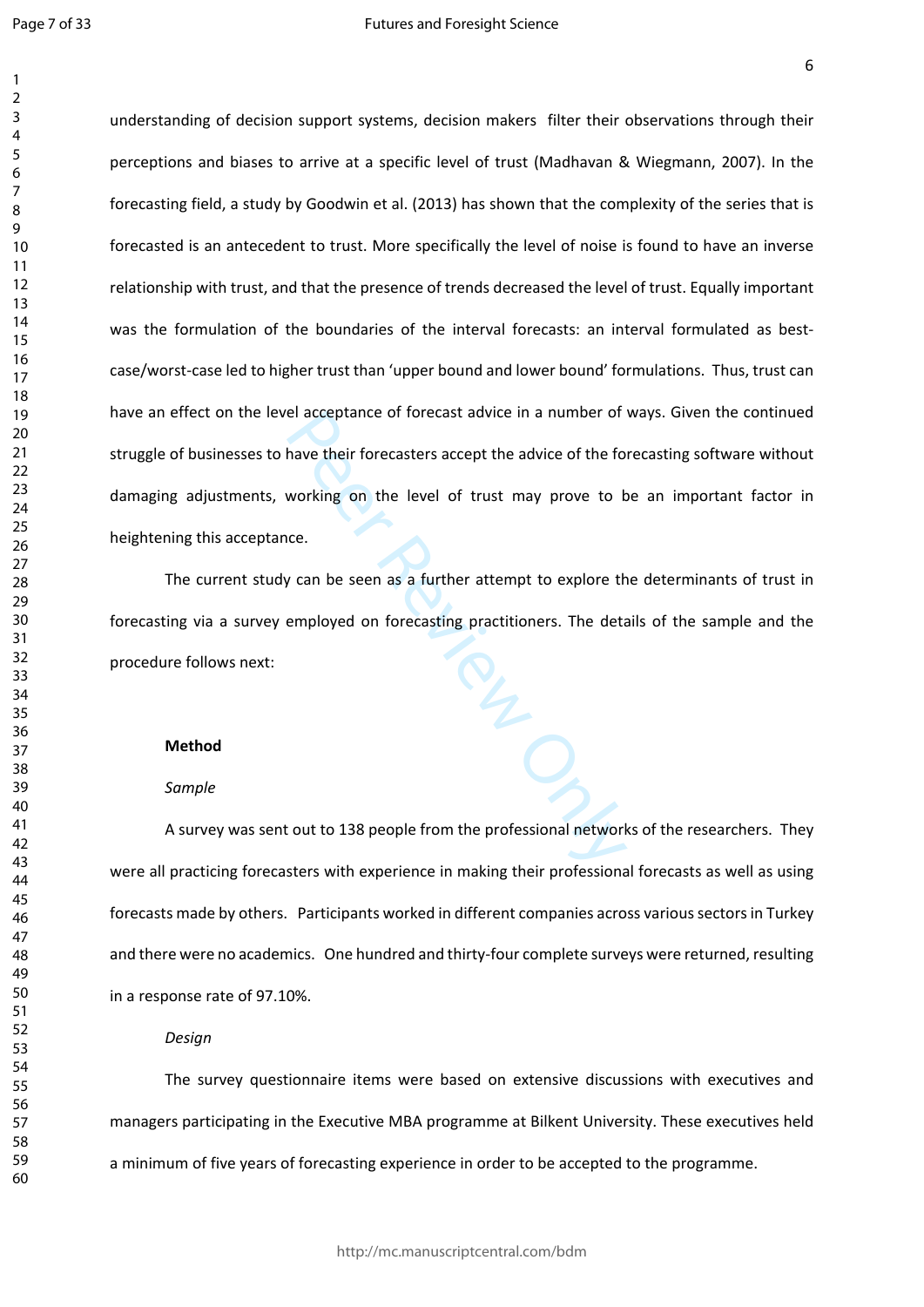#### *Procedure*

msive), now much trust they put in statistical fore<br>
h) and how much trust they put in expert's fored<br>
igh). The survey furthermore requested the pair<br>
tements (1) trust in forecasts means the following<br>
nost/enhance my tr After their consent, participants were first asked to indicate the sector they worked in, their job experience (in years), how long they have been using other people's forecasts in their job (in years), how long they have been making their own forecasts (in years), how they would rate their own knowledge of forecasting techniques – a self-assessed rating of expertise (5-point scale from 1: None at all to 5: Very high/extensive), how much trust they put in statistical forecasts (5-point scale from 1: None at all to 5: Very high) and how much trust they put in expert's forecasts (5-point scale from 1: None at all to 5: Very high). The survey furthermore requested the participants to complete the following open-ended statements (1) trust in forecasts means the following to me and (2) the following is required to increase/boost/enhance my trust in forecasts. Next, participants were asked to rate the factors that affect their trust in a given forecast on a Likert scale ranging from 1 to 5, with 1 indicating "Not important at all" and 5 indicating "Extremely important". They were given the opportunity to add a factor themselves if they felt the list was incomplete. Participants were subsequently thanked for their participation.

#### **Results**

Survey respondents had an average job experience of about 11 years (*Mean* = 11.19; *SD* = 6.53). The most often cited sectors include the defence industry (26.5% of respondents) and the public sector (14.7%). They have been using others' forecasts for about 8 years (*Mean* = 8.22; *SD* = 5.81) and have been making their own forecasts for over 6 years (*Mean* = 6.63; *SD* = 5.41). Surprisingly, participants rated their own knowledge of forecasting techniques (*Mean* = 2.78; *SD* = 1.22) to be slightly below 3 (the midpoint between 1:no knowledge at all and 5:very high/extensive knowledge). A closer inspection reveals that 38.1% of the executives rated themselves as below the scale midpoint on this question, 33.6% provided a rating of exactly 3 (midpoint) and only 28.3% rated themselves to

 $\mathbf{1}$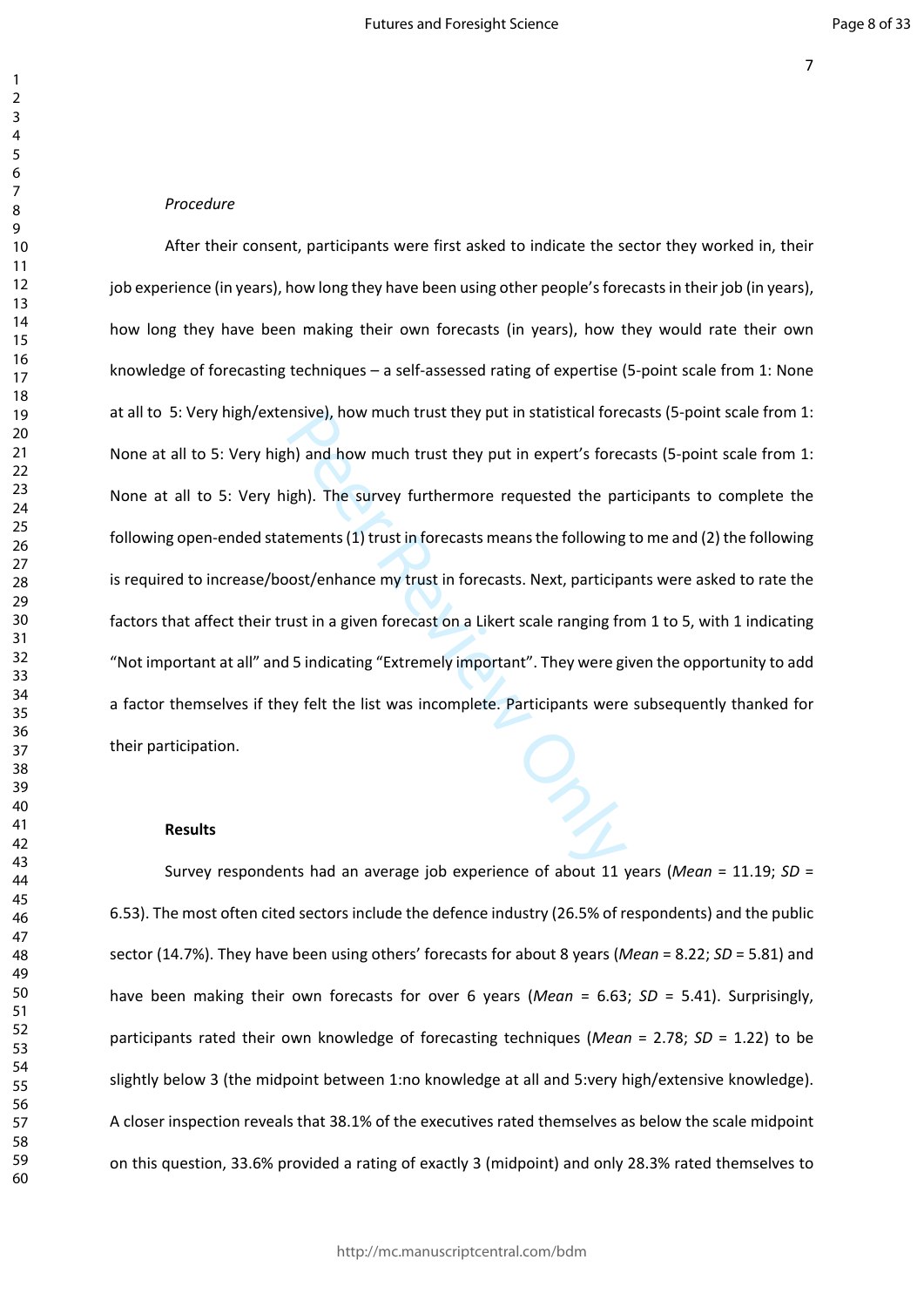$\mathbf{1}$  $\overline{2}$  $\overline{3}$  $\overline{4}$  $\overline{7}$  $\mathsf{Q}$ 

be above the scale midpoint. The trust they place on statistical forecasts (*Mean* = 3.51; *SD* = 0.89) was similar to the trust placed on other people's forecasts (*Mean* = 3.54; *SD* = 0.79) and in both cases slightly above the neutral midpoint of the scale (i.e., 3).

Table 1 exhibits the scores and standard deviations of each factor, including a two tailed onesample t-test that compares the score with the neutral midpoint (a score of 3). With the exception of 'Forecasts are prepared by consulting with me', all items are significantly different from the neutral middle point. Only 'Forecasts are prepared by consulting with me' scores below the middle point. A one-tailed t-test shows this difference is significant at p < .05. Thus, consultation is the only factor that is, on average, seen as less important in determining trust in forecasts. All other factors are seen as important in determining trust in forecasts.

#### **\*\*\*Table 1 About Here\*\*\***

Is difference is significant at  $p < .0$ s. Thus, consult<br>ss important in determining trust in forecasts. Al<br>trust in forecasts.<br>\*\*\*Table 1 About Here\*\*\*<br>Ses were used to explore potential association<br>assessed expertise and Correlation analyses were used to explore potential associations between participants' forecast experience, self-assessed expertise and their ratings of importance for each factor,Forecast experience was measured by the longest time (in years) the participants reported to be either making their own forecasts or using others' forecasts. For the association between forecast experience and importance rankings, none of the Spearman correlation coefficients between the pairs was found to be significant (all p>.05). It seems that the length of experience with making/using forecasts isn't necessarily related to how important people believe certain factors are as determinants of trust. To investigate further the existence of any association, the forecast experience was then categorized into two groups ('moderate-experience' group – 1 to 9 years of forecast experience; 'high experience' group  $\geq$ 10 years of forecast experience) and was tabulated against the percentages of high importance ratings (aggregated across ratings of 4:very important and 5:extremely important) given for each factor. Table 2 depicts these results.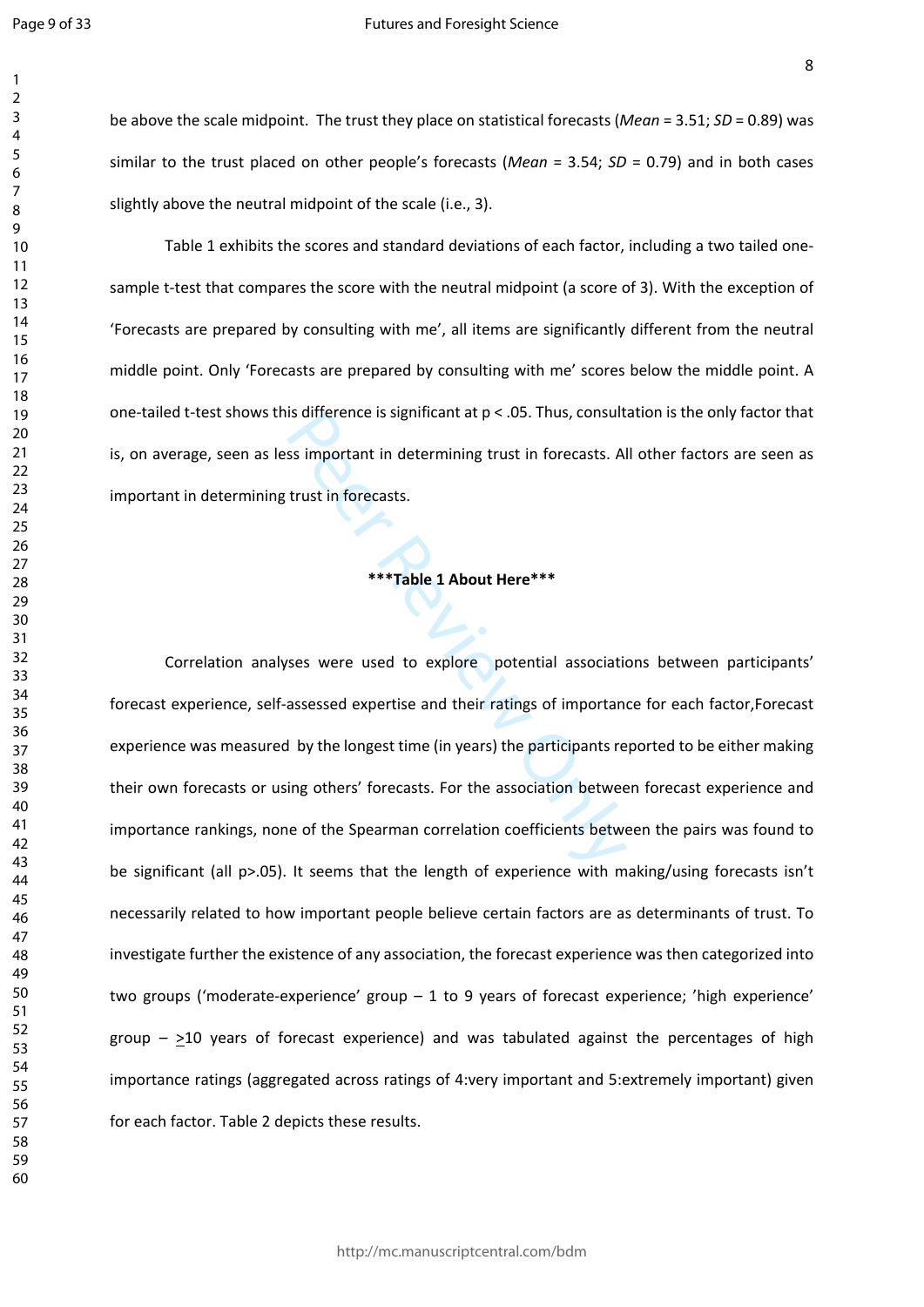#### **\*\*\*Table 2 About Here\*\*\***

The percentages presented in Table 2 also reinforce the finding that there appears to be no association between years of forecast experience and the importance people attribute to various factors as determinants of trust.

nowleage about the statistical techniques used<br>st format (point forecasts, interval forecasts, etc.<br>a similar analysis to the one presented in Table 2<br>se was categorized into two groups ('moderate-e:<br>ertise' group – rating In terms of the association between self-assessed expertise and importance of factors, Spearman correlations showed that self-assessed level of knowledge/expertise was significantly related to the importance given to (i)knowledge about the statistical techniques used to generate forecasts ( $p =$ 0.001), and (ii) the forecast format (point forecasts, interval forecasts, etc.)( $p = 0.025$ ). To shed more light on this association, a similar analysis to the one presented in Table 2 was performed. The selfassessed forecast expertise was categorized into two groups ('moderate-expertise' group – ratings of 1, 2 and 3 ; the 'high-expertise' group – ratings of 4 and 5) and was tabulated against the percentages of high importance ratings (ratings of 4 and 5) given for each factor. These results are displayed in Table 3.

#### **\*\*\*Table 3 About Here\*\*\***

The correlation analysis and the scores presented in Table 3 suggest that the forecasters who believe they have higher levels of expertise/knowledge give more importance to knowledge of statistical techniques used to generate the forecasts than those with moderate self-assessed expertise. There appear to be no significant differences for any of the other items (all p>.05).

In the next step of analysis, a principal axis factor analysis was conducted on the 15 features (excluding the last open-ended items) – i.e., importance ratings, that may affect a decision maker's trust in a given forecast. The chosen rotation method was the oblique rotation (direct oblimin) in order to accommodate for the case that extracted factors may not be independent and may correlate with each other. The Kaiser-Meyer-Olkin measure (Kaiser, 1970) designated that the sample was adequate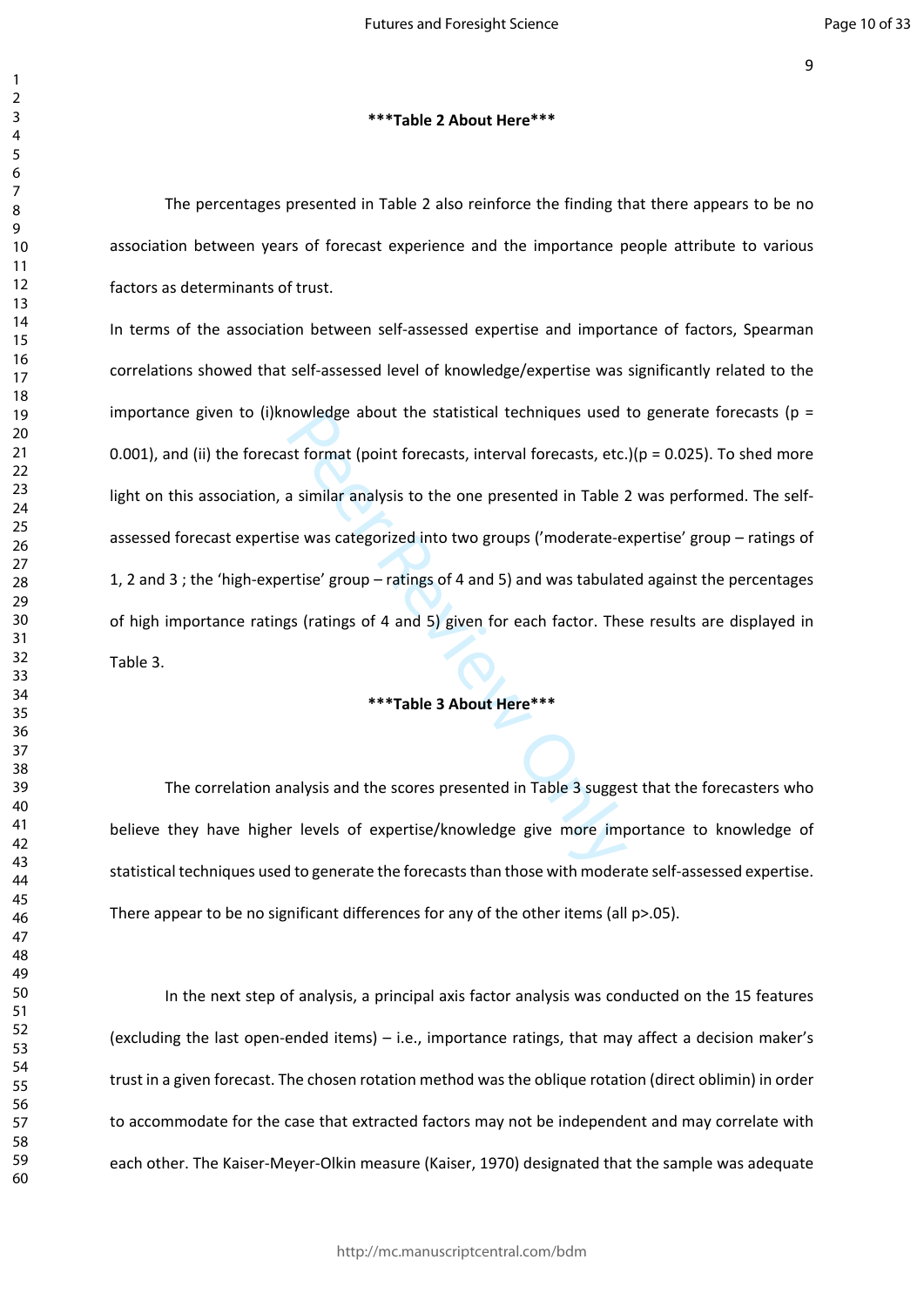$\mathbf{1}$ 

for the analysis, KMO = 0.765 (middling to meritorious according to Hutcheson & Sofroniou, 1999). Bartlett's test of sphericity (Bartlett, 1950) also showed that the original correlation matrix is significantly different from an identity matrix (p < 0.0001) further indicating the sampling adequacy.

An inspection of the scree plot (given in Figure 1) has revealed that inflection occurred between 3 to 5 factors. In agreement with this, Kaiser's criterion (Kaiser, 1960) also designated that there were four factors with eigenvalues strictly larger than 1.00 and a fifth factor just on the border with an eigenvalue of exactly 1.00 (1.005 to be precise). Therefore, for brevity, it was chosen to retain four factors in the analysis. These four factors together explained 59.98% of the total variation in the data. The loadings of these factors after the rotation are exhibited in Table 4.

**\*\*\*Figure 1 About Here\*\*\***

**\*\*\*Table 4 About Here\*\*\***

s. These four factors together explained 59.98%<br>
e factors after the rotation are exhibited in Table<br>
\*\*\*Figure 1 About Here\*\*\*<br>
\*\*\*Table 4 About Here\*\*\*<br>
ture suggests that trust placed in a forecast seem<br>
recast bundle, This loading structure suggests that trust placed in a forecast seem to depend on four factors. Factor 1 represents the **forecast bundle**, i.e., supportive features and tools provided in accompaniment along with forecasts. As such, items loading high on this factor include scenarios, explanations, graphic tools etc. Factor 2 can be interpreted as **forecaster competence, i.e.,** perceived expertise and past experience of the decision maker with the people who generate the forecasts and their knowledge about the data used in the generation of forecasts. Factor 3 represents whether forecasts are generated by a consensus or more than one forecaster and with multiple methods. This factor thus refers to forecast **combination**. Lastly, Factor 4 designates the **knowledge** of statistical techniques and forecasting methods. Factor 1, the forecast bundle, averages an importance rating for trust in forecasts of 3.71 (*SD* = .51). Factor 2, forecaster competence, scores 3.96 (*SD* = 0.14) and factor 3, combination,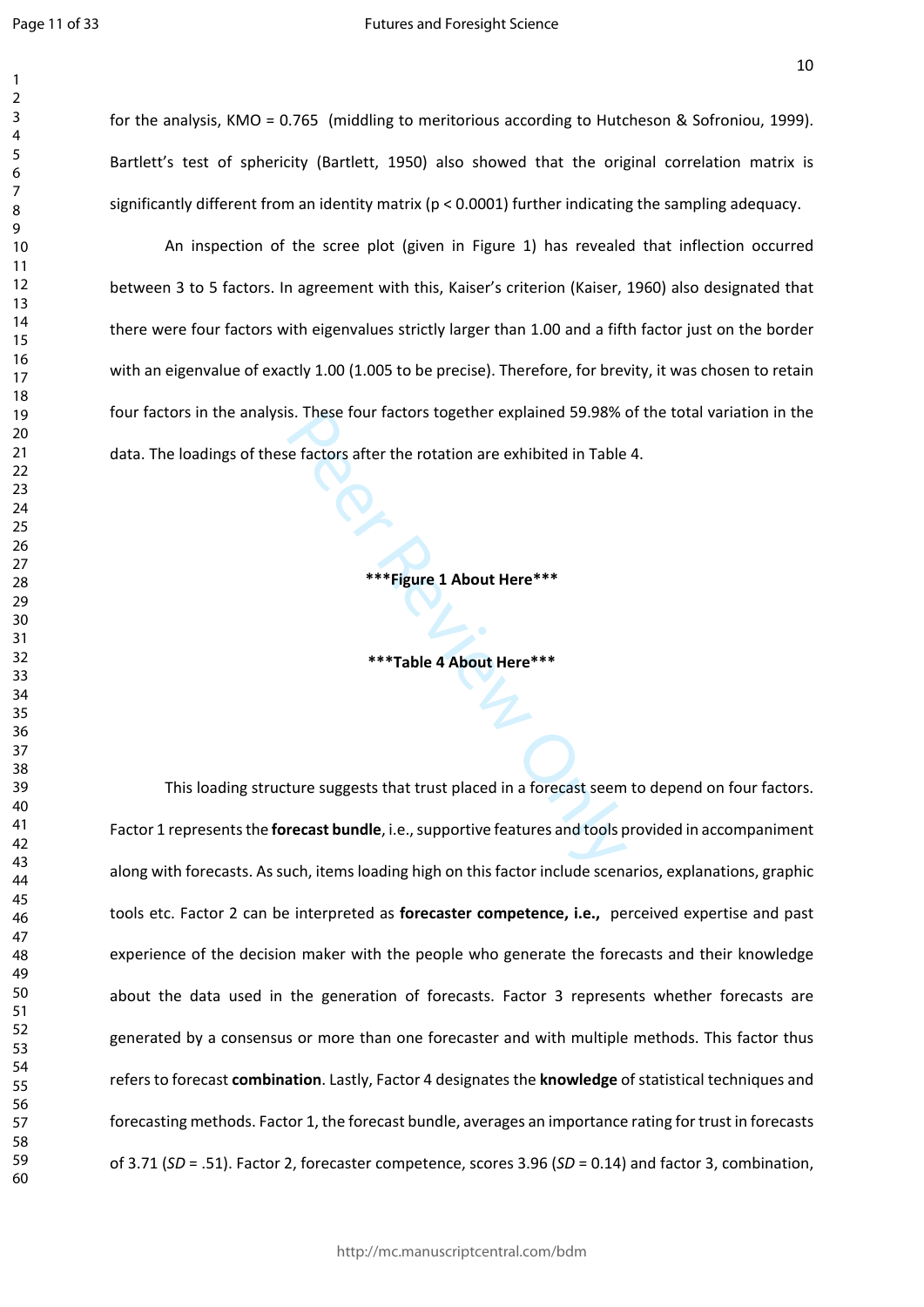averages 4.05 (*SD* = .03). Factor 4, knowledge scores 3.60 (*SD* = .92)*.* Factor 2 and 3 are the largest, but are not significantly different from each other (*t* (133) = -.52, *p* = .606). They are however, both larger than factor 1 (both at *t* (133) = -3.99(f1-2); -5.23(f1-3), *p* < .001), which in turn is not significantly different from factor 4 (*t* (133) = 1.32, *p* = .189).

To verify the choice of the rotation method (i.e. the oblique rotation), the factor correlation matrix was produced. All the off-diagonal correlation numbers among the factors are found to be quite large in this matrix, therefore the factors, supportively, cannot be assumed as independent.

ores or the respondents (the last column in Tabi<br>ms that refer to the combination of forecasts. The<br>techniques or different judges) is important to the<br>sare "My knowledge about expertise of persons<br>sing the forecasts are g Looking at the scores of the respondents (the last column in Table 1), we can observe high overall ratings for the items that refer to the combination of forecasts. Thus, it seems that combining forecasts (from different techniques or different judges) is important to the users of the forecast. The two highest scoring items are "My knowledge about expertise of persons making the forecasts" and "Explanations accompanying the forecasts are given", with each having 81% of the scores being a 4 or 5 on the scale. On the other end of the spectrum, we find that consultation with the end user of the forecast does not seem to matter. Surprisingly, less than 50% scored 'knowledge of the statistical method' as being important to place their trust on forecasts.

The answers to the open-ended questions were analysed in an iterative process, where every answer was coded according to a response category. These response categories were identified by reading the comments and structuring groupings around the keywords raised in the comments to allow for the identification of unexpected themes. For the first open-ended question, i.e., "trust in forecasts means the following to me", we identified the categories *support*, *trusting people*, *trusting statistics*, *source credibility*, *risk*, *error*, *based on history* and *combination of methods*. The first two categories, namely *support* and *trusting people* were mentioned 3 – 5 times as often as the other categories. First and foremost, the most often used category shows that forecasts are seen as a form of *support*. Importantly, this indicates that trust may serve as a factor in the acceptance of software forecasts, without employing damaging adjustments. Participants often mention how trusting forecasts can provide guidance in doing one's work, planning a project, and having a reliable source to work with.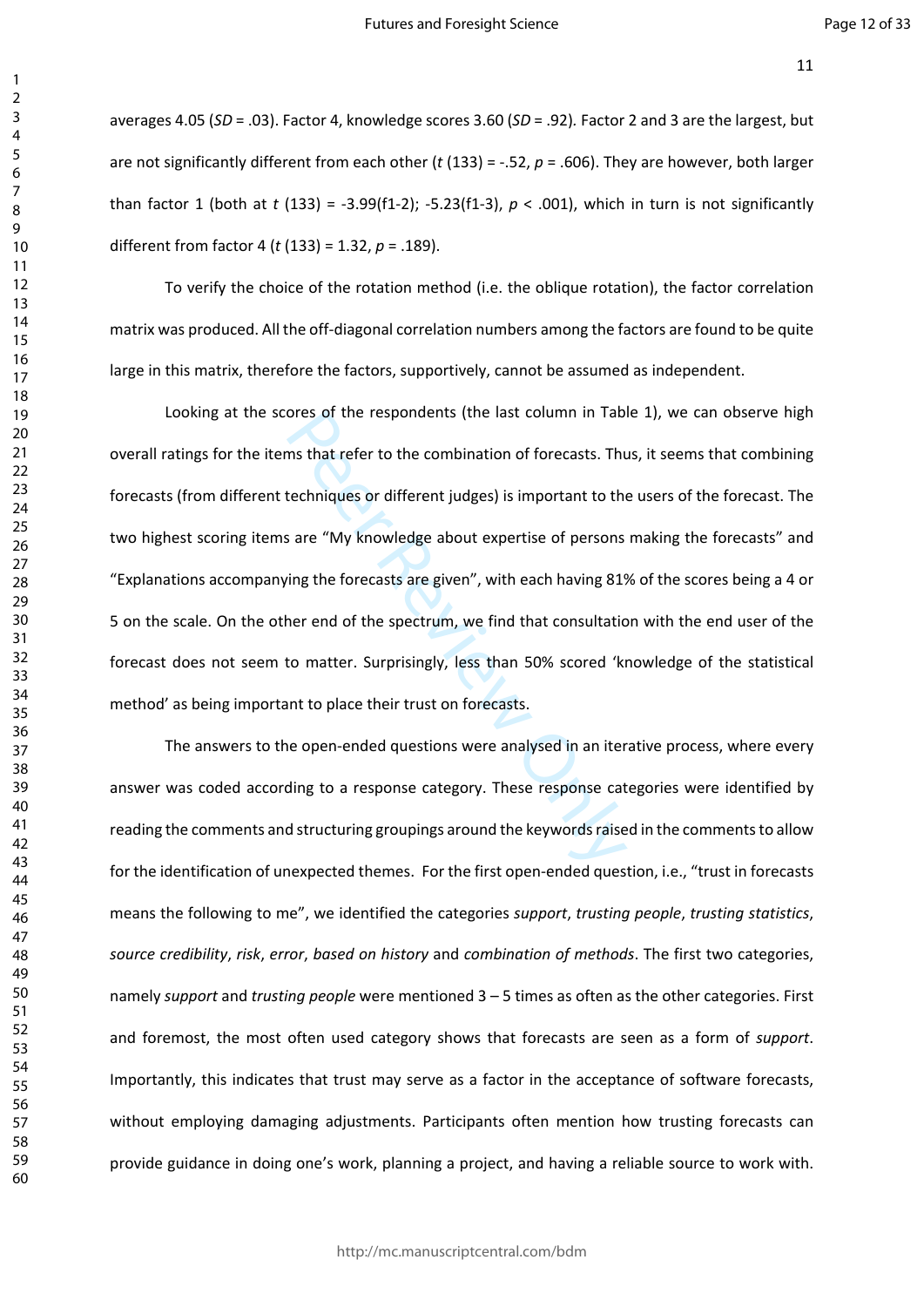$\mathbf{1}$ 

As one participant so eloquently put it, being able to trust your forecasts means "*a tree branch to hold on to in a stormy sea of uncertainty*". It allows one to make plans for the future and shape strategies. Importantly, it means being able to make decisions based on the data that is received. The second distinct category is that of *trusting people*: trusting the forecast is most often perceived as trusting the person behind the numbers, more so than trusting the underlying statistics: one person summarizes it succinctly by stating that trusting forecasts means "*trusting other people's experience, data processing and related skills".* Vital to the setup of this study is the confirmation by one participant that "*trusting forecasts means taking the forecasts made by others and using them in my analysis exactly as they're given or with very little adjustment*". Indeed, it seems that trust has a direct impact on the level of adjustment for the participants. Thus, it is important to look into the factors that can heighten trust in forecasts, thereby heightening acceptance of the forecasts.

represents made by others and using them in my<br>djustment". Indeed, it seems that trust has a direction<br>pants. Thus, it is important to look into the factor<br>ening acceptance of the forecasts.<br>the second open ended question, With regard to the second open ended question, i.e., "the following is required to increase/boost/enhance my trust in forecasts", the following categories were identified: *accuracy, appropriate data/parameters/methods*, *experience/expertise*, *source credibility*, *combination of methods,* and *explanations.* Three categories were more prominent than others: *accuracy, appropriate data/parameters/methods,* and *experience/expertise.* : First, a proven track record of accurate forecasts is necessary to gain the trust of the forecast user. Most often mentioned is the accuracy of the forecaster "*Forecaster has a high hit rate/accuracy*", and "*It is important that the forecaster is an expert in what s/he is doing and communicates his/her info well*". Notably, it is not just the hit rate or accuracy that is vital in boosting trust. Communication seems to be a vital factor, as well as honesty. Second, the user wants to see that the appropriate data and methods have been used in creating the forecast: "*Forecast should involve statistical procedures/analysis or based on a sound logical foundation".* The method needs to be reliable, as well as the data. Again, communication plays a role*: "Forecast methods and analysis used should also be shared along with the forecasts.".* Third, the experience and expertise of the forecaster who makes the forecast needs to be high: Boosting trust is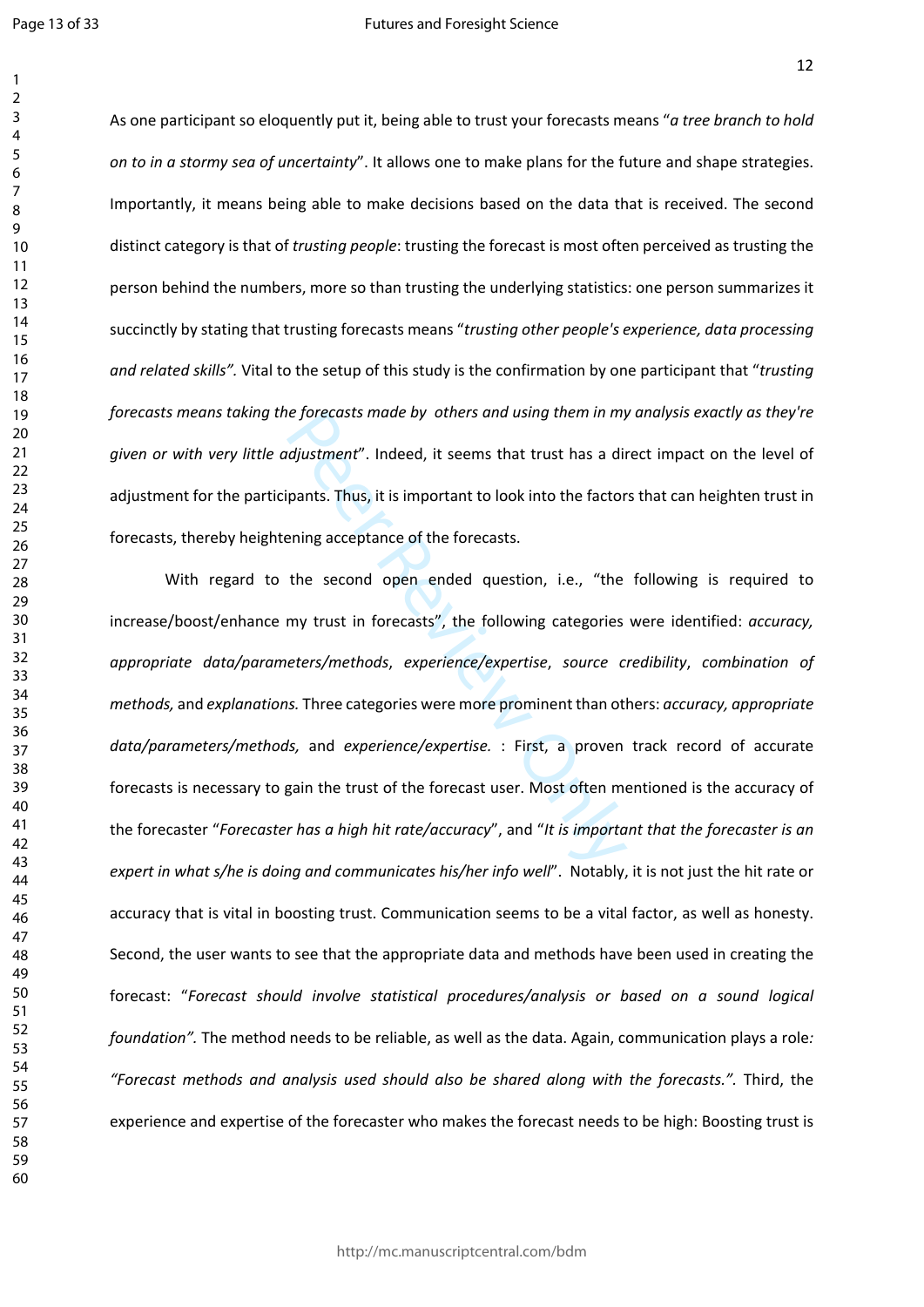possibly by "an *increase of experience and expertise of forecasters*" and "*Increase in experience, comparisons of forecasts with realized values*".

#### **Discussion**

or Goodwin et al. (2013), who round explanations<br>pre general advice taking literature we see refere<br>ecause they do not know the rationale used by<br>g an explanation, a reasoning, behind the foreca<br>it and lessen the judgmenta In this study, we set out to investigate the determinants of trust in forecasting. Using a forecasting survey, we found four factors that play a role. The first factor is the forecast bundle, i.e. supportive features and tools, such as explanations or graphical representations. As such, this result links back to the finding of Goodwin et al. (2013), who found explanations to have a significant effect on stated trust. In the more general advice taking literature we see reference to this finding as well: people take advice less because they do not know the rationale used by the advisor (Yaniv, 2004a, 2004b). As such, providing an explanation, a reasoning, behind the forecasts, should increase user's acceptance of the forecast and lessen the judgmental adjustment. Gönül, Önkal, and Goodwin (2009) find confirmation of this in their study: one reason for '*not* adjusting' reported to them by their respondents is that "the explanations provided with the acquired forecast are persuasive" (p. 28). Another reason cited by their respondents is "the presentation and the style of language used in the acquired forecasts are persuasive", referring again to the supportive features of the forecast.

The second factor relates back to the competence of the forecaster (both the initial forecaster (be it human or algorithm) and the user of the forecast who can potentially adjust): what is their perceived experience and past expertise? This factor can be seen as the credibility of the forecaster. Credibility plays an important role in the trustworthiness of the advisor (Önkal et al., 2017). Sources who are seen as unbiased, objective and are well-known are motivation for not adjusting the forecast (Gönül et al., 2009). Additionally, if one feels that their own expertise outweighs that of the initial forecasters, this can be a sufficient reason to adjust (Gönül et al., 2009).

The third factor describes forecast combination, be it either a group of judgmental forecasters, or the combination of judgment and algorithms. Combining forecasts has long been known to outperform single method forecasts (Clemen, 1989), whether it is a combination of multiple judges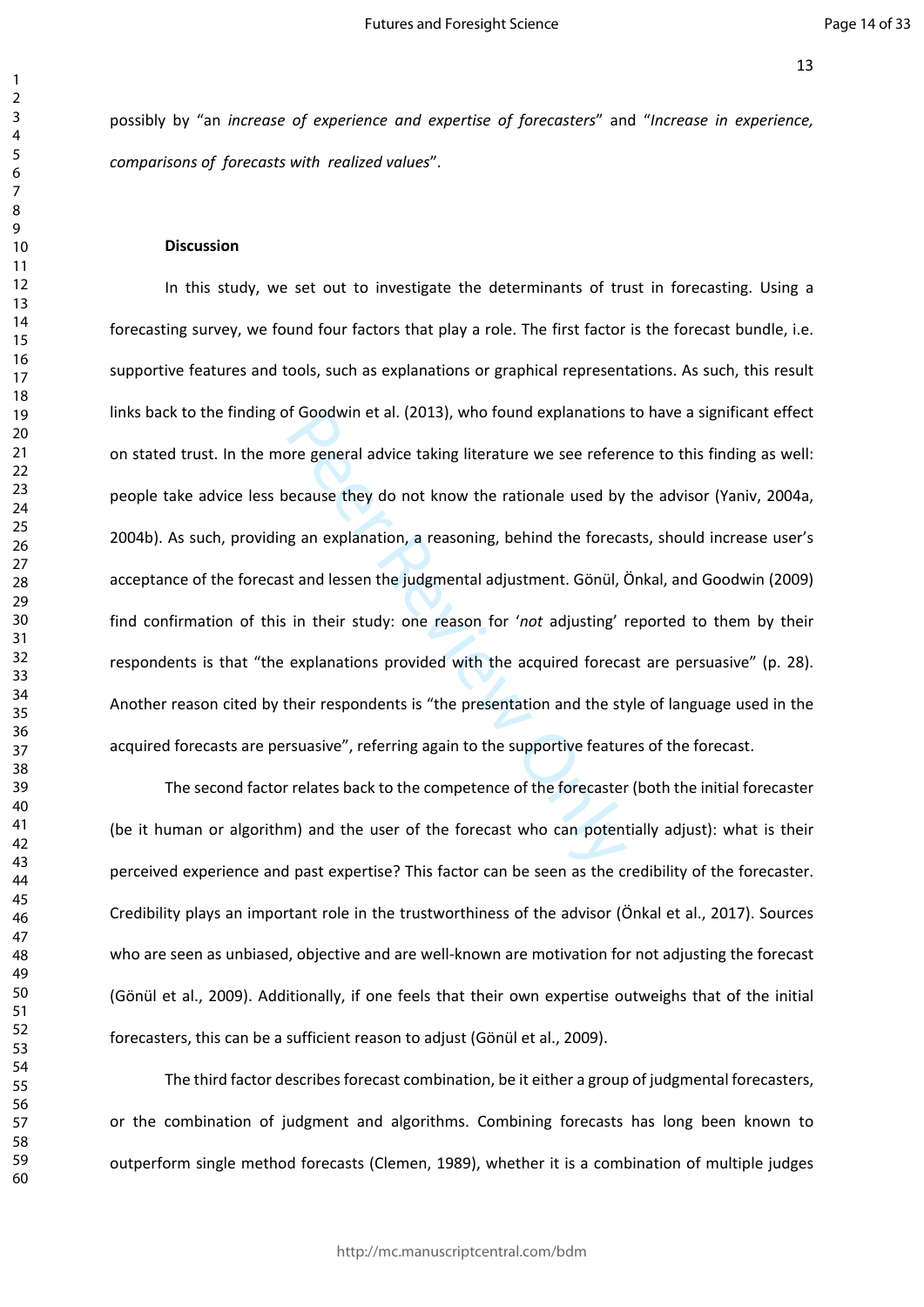(Dalrymple, 1987; Mentzer & Cox, 1984), multiple algorithms (e.g., Makridakis, Hibon, & Moser, 1979) or algorithms with judges (e.g., Blattberg & Hoch, 1990). Combining methods can reduce error as the errors and potentials biases have a chance to average out.

The fourth and last factor refers to the knowledge of the decision maker on statistical techniques and forecasting methods. Forecast training has the potential of future savings and process improvement: Merrick, Hardin, and Walker (2006) found investments in forecast training to pay themselves back quickly and many times over.

*Practical implications, limitations and future research* 

From the state and puture research<br>ts that there are a number of factors we can fore<br>e used as a proxy for heightening acceptance c<br>ents. While the large number of professional fore<br>it also brings limitations; e.g., the cu This study suggests that there are a number of factors we can focus on to heighten trust in forecasting, which can be used as a proxy for heightening acceptance of forecast advice, thereby reducing harmful adjustments. While the large number of professional forecasters participating in the survey is a main strength, it also brings limitations; e.g., the current sample does not allow comparisons with non-experts. There are also potential limitations due to the validity and reliability of the survey instrument, which may restrict generalizability of findings. This study was focused on professionals with moderate to high knowledge of forecasting who had moderate to high experience in using/making forecasts. Given that the participants were professionals with forecasting experience (and not students or Amazon Mechanical Turk participants, for example) enhances the likelihood that phrases like 'forecast format' are interpreted as intended. But still there could be unanticipated issues, as common with all such surveys.

Lee and See (2004) provide a number of recommendations to increase trust in automation, which may be transferable to the world of forecasting: amongst others, showing past performance, showing the process and results in a comprehensible manner and showing the purpose of the automation and how it relates to the user's goals. This relates back to the concept of communication, which was often mentioned in the open ended questions on how to improve trust in forecasts. Thus, providing explanations and supporting tools, stressing the expertise of the initial forecaster, combining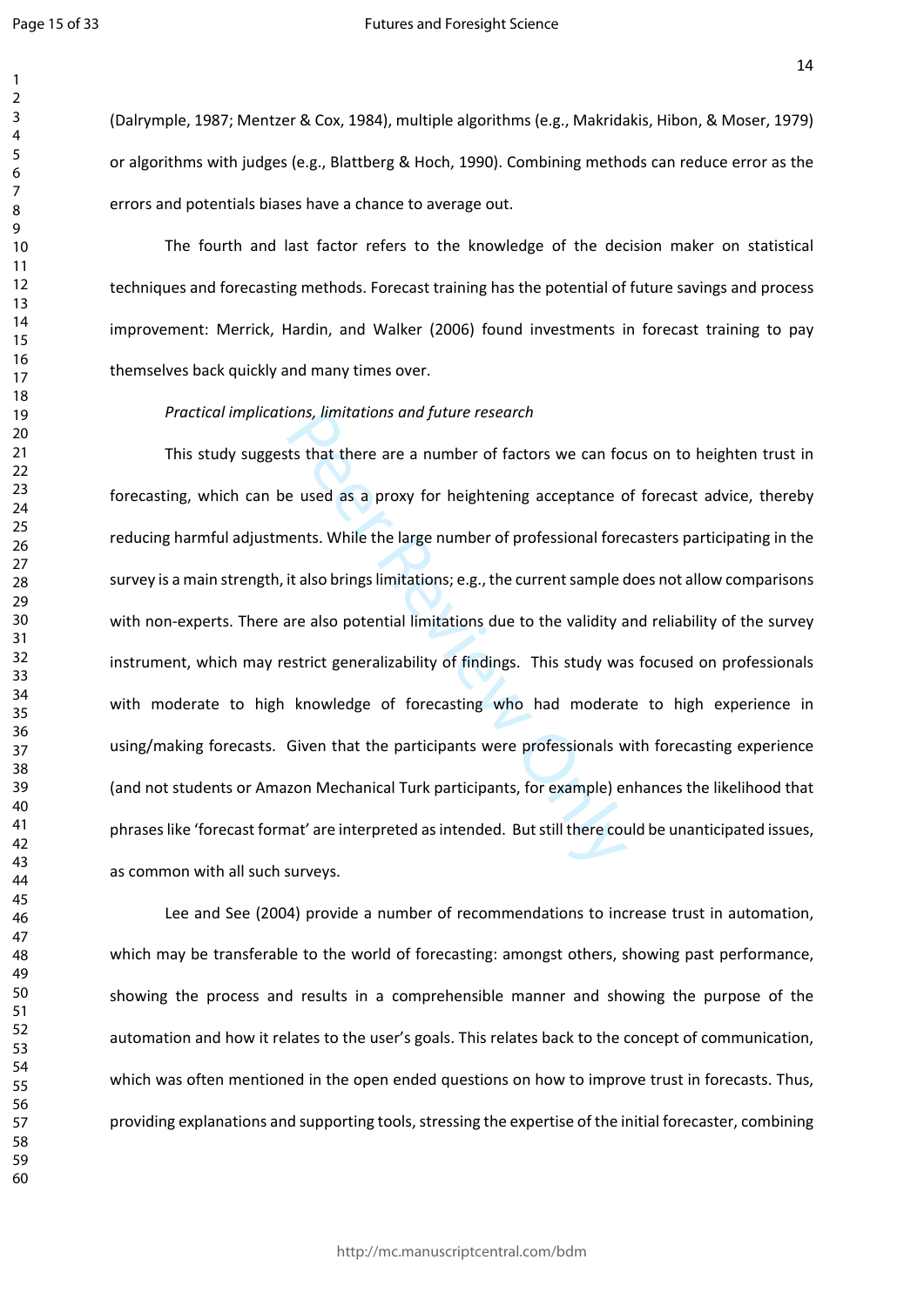forecasts and knowledge can all contribute to heightened trust in forecasting, less forecast adjustments and thus has the potential for improved forecasting accuracy.

Forecast support systems should be designed in a way to facilitate trust in forecasts by the user, as suggested by the first factor, the supportive bundle. Features should include graphical versus tabular representations and an option to provide explanations for forecasts. The latter will increase trust when data, forecasts and adjustments are shared amongst forecasters. When people do not have access to the rationale behind a forecast, they are more likely to adhere to their own judgment rather than trusting the forecast given to them (Yaniv, 2004b). Importantly, the third factor suggests that an option to combine forecasts is necessary when designing support systems: be it either different statistical methods or the combination of as statistical system and judgment. This combining of forecasts has long been known in research to outperform single forecasting methods (Fischer & Harvey, 1999; Goodwin, 2002). This study confirms that practitioners recognize the improved forecast accuracy from combining forecasts.

given to them (Yaniv, 2004b). Importantly, the trasts is necessary when designing support system<br>asts is necessary when designing support system<br>e combination of as statistical system and jud<br>known in research to outperfor The second and fourth factor have implications for management practices such as hiring and team guidance. Hired forecasters will be trusted more by their colleagues if they have a proven track record and credibility. They will need to display the necessary forecasting knowledge and knowledge about the product/service if their forecasts are to be trusted and their forecasts not adjusted unnecessarily. At the same time, these external forecasters can effectively engage in forecast training sessions where the knowledge base of the resident forecasters and decision makers could be augmented. These efforts will all contribute to team building and synergy formation exercises directed towards future planning and strategy development. After all, future-focused management is a multiplayer effort and rests heavily on the shoulders of an effective team.

A potential limitation where the second factor, forecaster competence, is concerned, is that people are generally not that good at assessing a forecaster's abilities (Gönul, Goodwin, & Önkal, 2012). We are heavily influenced by one-time, salient occurrences: one big error in an otherwise good track record lowers our trust more than warranted – even more so for algorithms (Dietvorst et al.,

 $\mathbf{1}$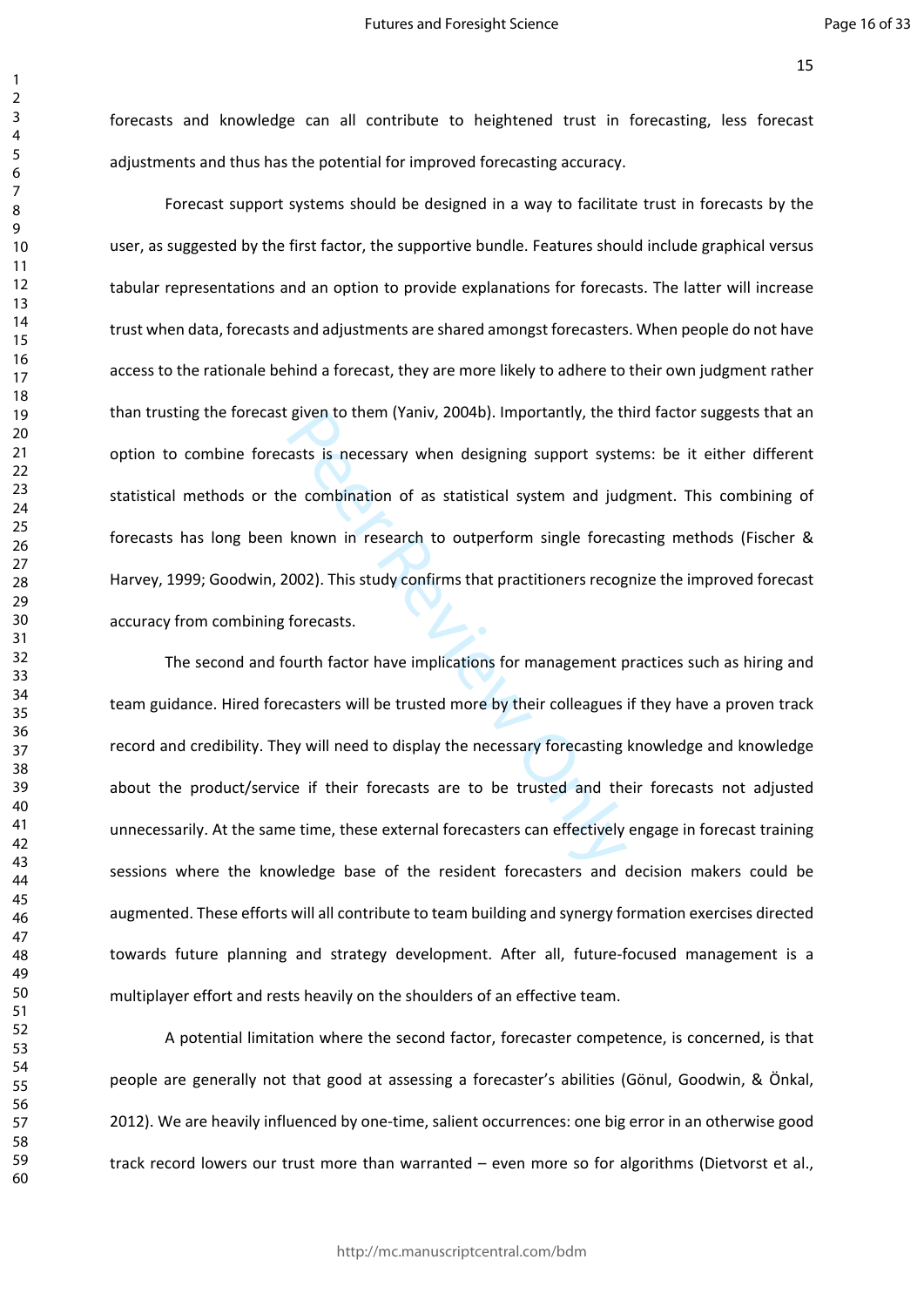$\mathbf{1}$ 

2015; Önkal et al., 2009; Prahl & Van Swol, 2017), while one accurate forecast of an unexpected event in the middle of a bad track record raises our expectations disproportionally (Denrell & Fang, 2010). One can also question if trust really does counter algorithm aversion. While we can derive from the forecasting literature and advice literature that this is probably the case, future research would benefit from structurally testing this in an experimental setup. One could manipulate trust by providing information on past performance or on the credibility of the source. Trust is an evolving concept rather than a static one: being confronted with accuracy of subsequent forecasts will lead to calibration of trust in the forecaster/algorithm (the agreement between the level of trust in automation and the actual performance of the automation; Lee & See, 2004). Importantly, trust does not develop in itself: it is an interplay between an individual's propensity to trust, experiences with the algorithm and the wider context in which the forecasting occurs: trust is an attitude that evolves over time (Rempel, Holmdes, & Zanna, 1985). A careful experimental paradigm should take this feedback loop into account to dig into the true effects of trust on algorithm acceptance.

Puedes Review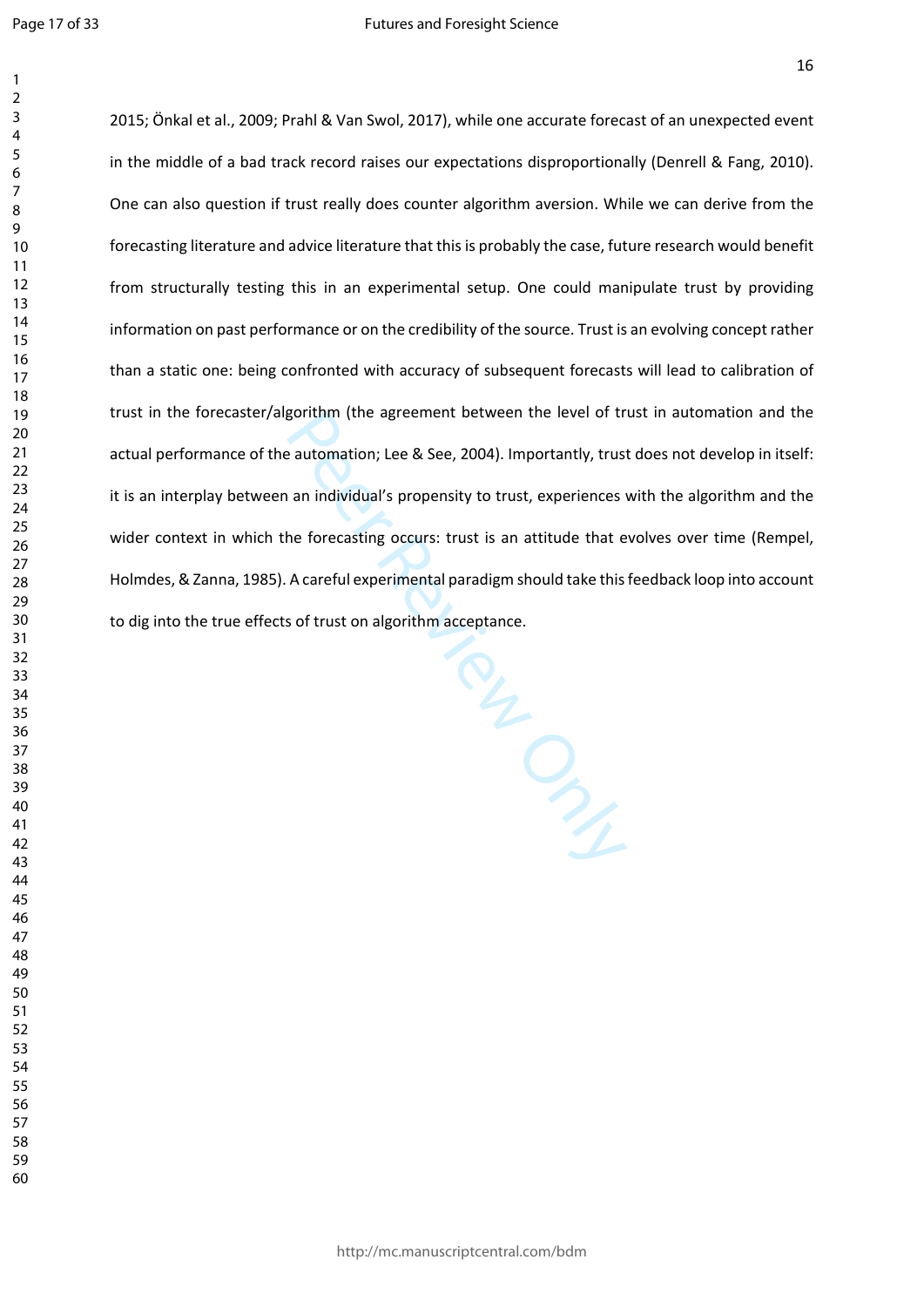# **References**

- Alvarado-Valencia, J., & Barrero, L. H. (2014). Reliance, trust and heuristics in judgmental forecasting. *Computers in Human Behavior, 36*, 102 - 113.
- Arkes, H. R. (2001). Overconfidence in judgmental forecasting. In J. S. Armstrong (Ed.), *Principles of forecasting*. Boston: Kluwer Academic Publishers.
- Baecke, P., De Baets, S., & Vanderheyden, K. (2017). Investigating the added value of integrating human judgement into statistical demand forecasting systems. *International Journal of Production Economics, 191*, 85-96.
- Bainbridge, L. (1983). Ironies of automation. *Automatica, 19*, 778-779.
- Bartlett, M. S. (1950). Tests of significance in factor analysis. *British Journal of Statistical Psychology, 3*(2), 77-85.
- Blattberg, R. C., & Hoch, S. J. (1990). Database models and managerial intuition: 50% model + 50% manager. *Management Science, 36*(8), 887 - 899.
- Bovi, M. (2009). Economic versus psychological forecasting. Evidence from consumer confidence surveys. *Journal of Economic Psychology, 30*, 563 - 574.
- Clemen, R. T. (1989). Combining forecasts: A review and annotated bibliography. *International Journal of Forecasting, 5*(4), 559-583.
- Dalrymple, D. J. (1987). Sales forecasting practices: results from a United States survey. *International Journal of Forecasting, 3*, 379 - 391.
- Denrell, J., & Fang, C. (2010). Predicting the next big thing: Success as a signal of poor judgment. *Management Science, 56*, 1653-1667.
- Dietvorst, B. J., Simmons, J. P., & Massey, C. (2015). Algorithm aversion: People erroneously avoid algorithms after seeing them err. Journal of Experimental Psychology: General, 144(1), 114. *Journal of Experimental Psychology: General, 144*(1), 114-126.
- Dou, X., Walden, J. A., Lee, S., & Lee, J. Y. (2012). Does source matter? Examining source effects in online product reviews. *Computers in Human Behavior, 28*(5), 1555-1563.
- Dzindolet, M. T., Pierce, L. G., Beck, H. P., & Dawe, L. A. (2002). The Perceived Utility of Human and Automated Aids in a Visual Detection Task. *Human Factors, 44*(1), 79-94. doi:10.1518/0018720024494856
- ement Science, 36(8), 887 899.<br>
Corersus psychological forecasting. Evidence from<br>
of *Economic Psychology, 30*, 563 574.<br>
Iblining forecasts: A review and annotated bibliog<br>
sting, 5(4), 559-583.<br>
alles forecasting pr Edwards, C., Spence, P. R., Gentile, C. J., Edwards, A., & Edwards, A. (2013). How much Klout do you have…A test of system generated cues on source credibility. *Computers in Human Behavior, 29*(5), A12-A16.
- Fildes, R., Goodwin, P., Lawrence, M., & Nikolopoulos, K. (2009). Effective forecasting and judgmental adjustments: an empirical evaluation and strategies for improvement in supply-chain planning. *International Journal of Forecasting, 25*(1), 3 - 23.
- Fildes, R., & Hastings, R. (1994). The Organization and Improvement of Market Forecasting. *Journal of the Operational Research Society, 45*(1), 1-16. doi:10.1057/jors.1994.1
- Fildes, R., & Petropoulos, F. (2015). Improving Forecast Quality in Practice. *Foresight: The International Journal of Applied Forecasting, Winter*, 5 - 12.
- Fischer, I., & Harvey, N. (1999). Combining forecasts: what information do judges need to outperform the simple average? *International Journal of Forecasting, 15*, 227 - 246.
- Gönul, S., Goodwin, P., & Önkal, D. (2012). Why should I trust your forecasts? *Foresight: The International Journal of Applied Forecasting, 27*, 5-9.
- Gönül, S., Önkal, D., & Goodwin, P. (2009). Expectations, use and judgmental adjustment of external financial and economic forecasts: an empirical investigation. *Journal of Forecasting, 28*(1), 19 - 37.
- Gönül, S., Önkal, D., & Lawrence, M. (2006). The effects of structural characteristics of explanations on use of a DSS. *Decision Support Systems, 42*, 1481–1493.

123456789

 $\mathbf{1}$  $\overline{2}$  $\overline{3}$  $\overline{4}$ 5 6  $\overline{7}$ 8 9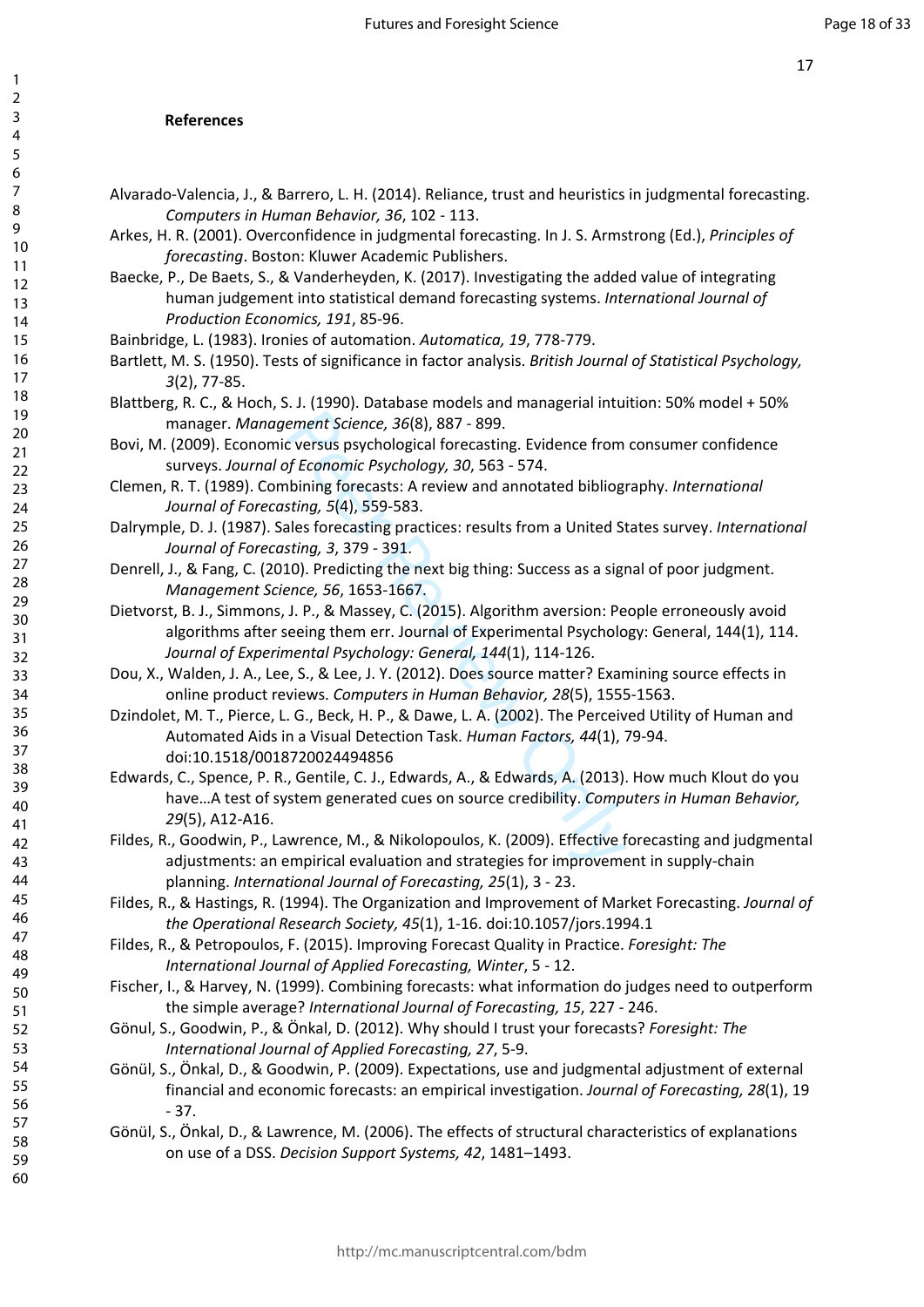$\mathbf{1}$  $\overline{2}$  $\overline{3}$  $\overline{4}$ 5 6  $\overline{7}$ 8  $\overline{9}$ 

| Goodwin, P. (1996). Statistical correction of judgmental point forecasts and decisions. Omega,<br>International Journal of Management Science, 24(5), 551 - 559.                                         |  |
|----------------------------------------------------------------------------------------------------------------------------------------------------------------------------------------------------------|--|
| Goodwin, P. (2002). Integrating management judgment and statistical methods to improve short-                                                                                                            |  |
| term forecasts. Omega, 30(2), 127-135. doi:https://doi.org/10.1016/S0305-0483(01)00062-7                                                                                                                 |  |
| Goodwin, P., Fildes, R., Lawrence, M., & Nikolopoulos, K. (2007). The process of using a forecasting<br>support system. International Journal of Forecasting, 23(3), 391 - 404.                          |  |
| Goodwin, P., Fildes, R., Lawrence, M., & Stephens, G. (2011). Restrictiveness and guidance in support<br>systems. Omega: The International Journal of Management Science, 39(3), 242 - 253.              |  |
| Goodwin, P., Gönül, S., & Önkal, D. (2013). Antecedents and effects of trust in forecasting advice.<br>International Journal of Forecasting, 29, 354-366.                                                |  |
| Goodwin, P., & Wright, G. (2010). The limits of forecasting methods in anticipating rare                                                                                                                 |  |
| events. Technological forecasting and social change, 77(3), 355-368.                                                                                                                                     |  |
| Harvey, N., & Fischer, I. (1997). Taking advice: Accepting help, improving judgment, and sharing                                                                                                         |  |
| responsibility. Organizational Behavior & Human Decision Processes, 70(2), 117-133.                                                                                                                      |  |
| Hilary, G., & Hsu, C. (2011). Endogenous overconfidence in managerial forecasts. Journal of                                                                                                              |  |
| Accounting and Economics, 51(3), 300 - 313.                                                                                                                                                              |  |
| Hoch, S. J., & Schkade, D. A. (1996). A Psychological Approach to Decision Support Systems.                                                                                                              |  |
| Management Science, 42(1), 51 - 64.                                                                                                                                                                      |  |
| Hutcheson, G. D., & Sofroniou, N. (1999). The multivariate social scientist: Introductory statistics                                                                                                     |  |
| using generalized linear models: Sage.                                                                                                                                                                   |  |
| Johnson-George, C., & Swap, W. C. (1982). Measurement of specific interpersonal trust: Construction                                                                                                      |  |
| and validation of a scale to assess trust in a specific other. Journal of personality and social                                                                                                         |  |
| psychology, 43(6), 1306-1317.<br>Kaiser, H. F. (1960). The application of electronic computers to factor analysis. Educational and                                                                       |  |
| psychological measurement, 20(1), 141-151.                                                                                                                                                               |  |
| Kaiser, H. F. (1970). A second generation little jiffy. Psychometrika, 35(4), 401-415.                                                                                                                   |  |
| Kleinmuntz, D. (1990). Why we still use our heads instead of formulas: toward an integrative                                                                                                             |  |
| approach. Psychological Bulletin, 107(3), 296 - 310.                                                                                                                                                     |  |
| Lawrence, M., Goodwin, P., O'Connor, M., & Önkal, D. (2006). Judgmental forecasting: A review of                                                                                                         |  |
| progress over the last 25years. International Journal of Forecasting, 22, 493 - 518.                                                                                                                     |  |
| Lee, J. D., & See, K. A. (2004). Trust in Automation: Designing for Appropriate Reliance. Human<br>Factors, 46(1), 50-80. doi:10.1518/hfes.46.1.50_30392                                                 |  |
| Libby, R., & Rennekamp, K. (2012). Self-Serving Attribution Bias, Overconfidence, and the Issuance of<br>Management Forecasts. Journal of Accounting Research, 50(1), 197 - 231.                         |  |
| Lim, J. S., & O'Connor, M. (1995). Judgmental adjustment of initial forecasts: its effectiveness and                                                                                                     |  |
| biases. Journal of Behavioral Decision Making, 8, 149 - 168.                                                                                                                                             |  |
| Madhavan, P., & Wiegmann, D. A. (2007). Similarities and differences between human-human and                                                                                                             |  |
| human-automation trust: an integrative review. Theoretical Issues in Ergonomics Science,                                                                                                                 |  |
| 8(4), 277-301. doi:10.1080/14639220500337708                                                                                                                                                             |  |
| Makridakis, S., Hibon, M., & Moser, C. (1979). Accuracy of Forecasting: An Empirical Investigation.                                                                                                      |  |
| Journal of the Royal Statistical Society. Series A (General), 142(2), 97-145.<br>doi:10.2307/2345077                                                                                                     |  |
| Mayer, R. C., Davis, J. H., & Schoorman, F. D. (1995). An integration model of organizational trust.<br>Academy of Management Review, 20(3), 709-734.                                                    |  |
| Mentzer, J. T., & Cox, J. E. (1984). Familiarity, application and performance of sales forecasting<br>techniques. Journal of Forecasting, 3, 27 - 36.                                                    |  |
| Mentzer, J. T., & Kahn, K. (1995). Forecasting Technique Familiarity: Satisfaction, Usage and<br>Application. Journal of Forecasting, 14(5), 465-476.                                                    |  |
|                                                                                                                                                                                                          |  |
|                                                                                                                                                                                                          |  |
| Merrick, J. R., Hardin, J. R., & Walker, R. (2006). Partnerships in Training. Interfaces, 36, 359 - 370.<br>Önkal, D., & Gönul, S. (2005). Judgmental adjustment: A challenge for providers and users of |  |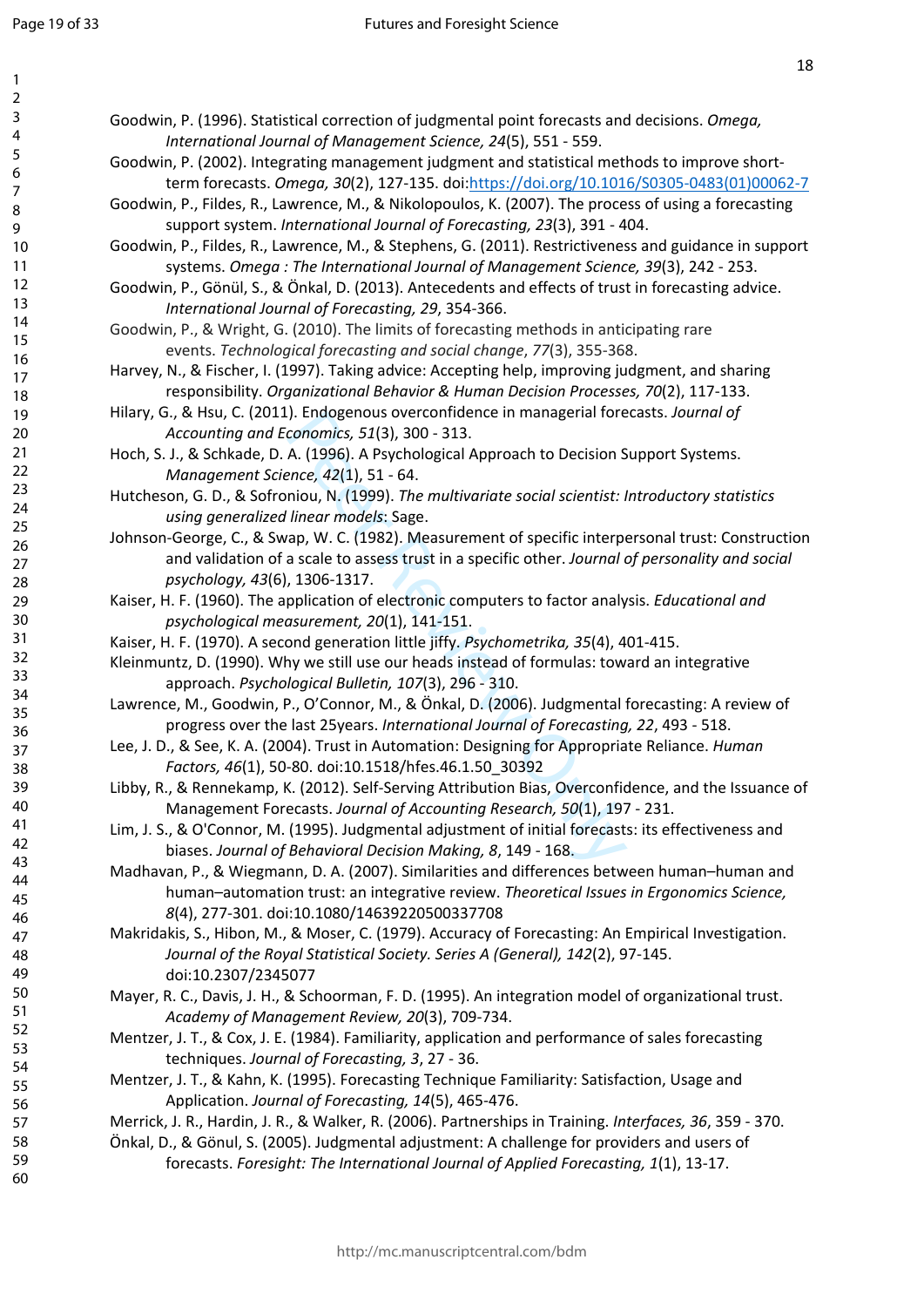- Önkal, D., Gönül, S., Goodwin, P., Thomson, M., & Öz, E. (2017). Evaluating expert advice in forecasting: Users' reactions to presumed vs. experienced credibility. *International Journal of Forecasting, 33*(1), 280-297.
- Önkal, D., Gönul, S., & Lawrence, M. (2008). Judgmental adjustments of previously adjusted forecasts. *Decision Sciences, 39*(2), 213 - 238.
- Önkal, D., Goodwin, P., Thomson, M., Gönul, S., & Pollock, A. (2009). The relative influence of advice from human experts and statistical methods on forecast adjustments. *Journal of Behavioral Decision Making, 22*, 390 - 409.
- Prahl, A., & Van Swol, L. M. (2017). Towards an understanding of algorithm aversion: Why do decision-makers discount advice from automation. Journal of Forecasting. *Journal of Forecasting, 36*(6), 691-702.
- Rempel, J. K., Holmdes, J. G., & Zanna, M. P. (1985). Trust in close relationships. *Journal of personality and social psychology, 49*(1), 95 - 112.
- Sniezek, J. A., & Van Swol, L. M. (2001). Trust, confidence, and expertise in a judge-advisor system. *Organizational Behavior & Human Decision Processes, 84*(2), 288-307.
- Van den Broeke, M., De Baets, S., Vereecke, A., Baecke, P., & Vanderheyden, K. (2018). Judgmental forecast adjustments over different time horizons. *Omega, In Press* .
- Wang, W., & Benbasat, I. (2005). Trust and adoption of online recommendation agents. *Journal of the Association for Information Systems, 6*, 72-101.
- Wang, X., & Du, X. (2018). Why Does Advice Discounting Occur? The Combined Roles of Confidence and Trust. *Frontiers in Psychology, 9*(2381), 1-8.
- Yaniv, I. (2004a). The benefit of additional opinions. *Current Directions in Psychological Science, 13*, 75 - 78.
- Yaniv, I. (2004b). Receiving other people's advice: Influence and benefit. *Organizational Behavior & Human Decision Processes, 93*, 1 - 13.

Peer Review Only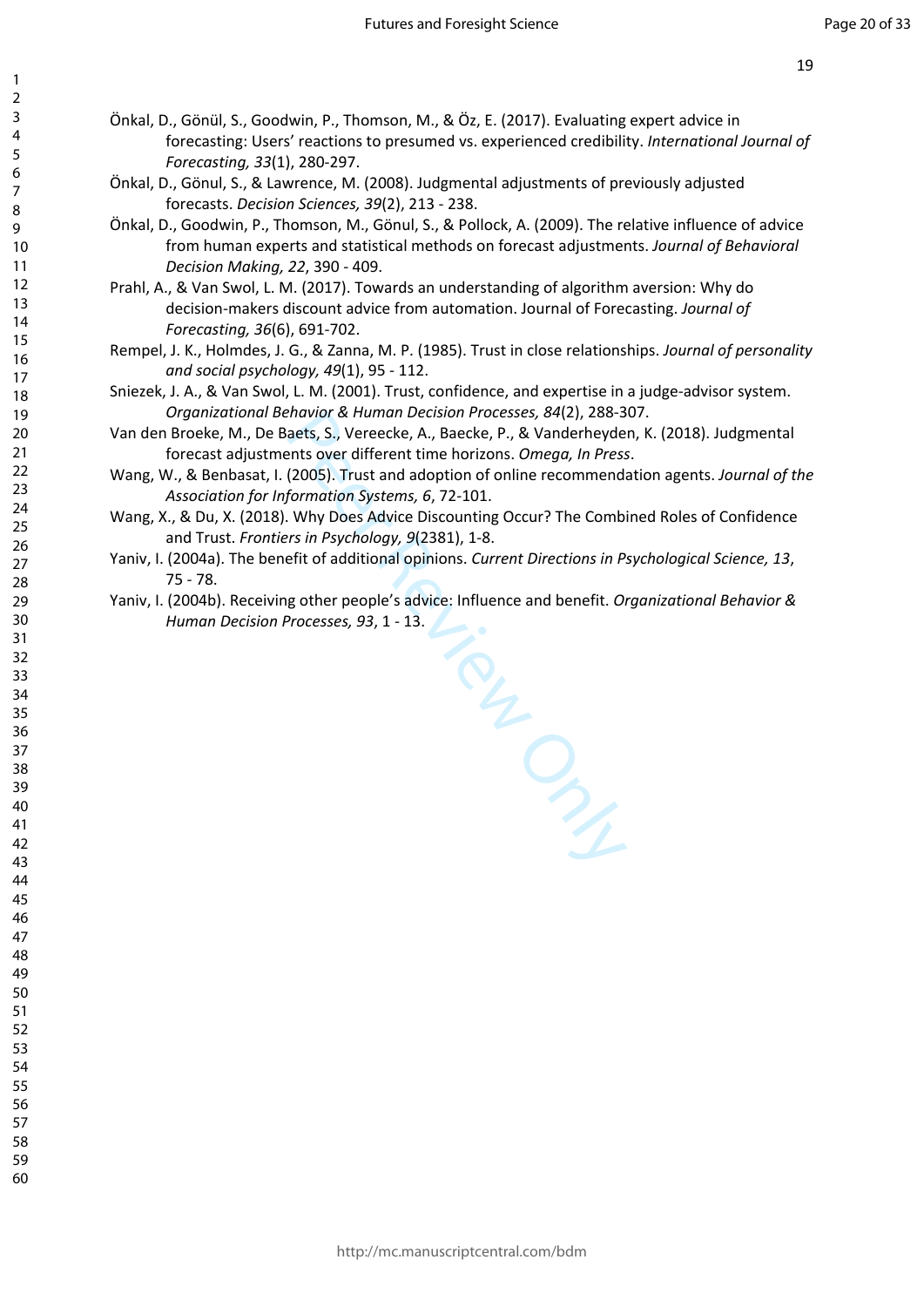$\mathbf{1}$  $\overline{2}$  $\overline{3}$  $\overline{4}$ 5 6  $\overline{7}$ 8  $\overline{9}$ 

#### *( df for all t-tests = 133)*

| Factor                                                                       | Mean | <b>SD</b> | t-value<br>(test<br>value = $3)$ | p-value<br>(2-tailed) | Percentage<br>of $4$ and $5$<br>ratings on all<br>items |
|------------------------------------------------------------------------------|------|-----------|----------------------------------|-----------------------|---------------------------------------------------------|
| Explanations accompanying the forecasts are<br>given                         | 4.24 | .91       | 15.60                            | < .001                | 81%                                                     |
| My knowledge about the expertise of the<br>person(s) making the forecasts    | 4.11 | .95       | 13.59                            | < .001                | 81%                                                     |
| Forecasts are elicited from more than one<br>forecaster                      | 4.08 | .92       | 13.64                            | < .001                | 78%                                                     |
| Multiple techniques are used in generating<br>forecasts                      | 4.04 | .98       | 12.20                            | < .001                | 78%                                                     |
| Consensus forecasts is given (by more than<br>one forecaster)                | 4.02 | .92       | 12.96                            | < .001                | 78%                                                     |
| My past experiences with the forecaster(s)<br>making the forecasts           | 4.02 | .99       | 11.93                            | < .001                | 75%                                                     |
| Presented forecasts are supported by<br>scenarios                            | 4.02 | .86       | 13.72                            | < .001                | 73%                                                     |
| My knowledge about the data used to<br>generate the forecasts                | 4.01 | .98       | 11.98                            | < .001                | 75%                                                     |
| Information that the forecasts will be revised<br>in known intervals         | 3.97 | 1.03      | 10.87                            | < .001                | 72%                                                     |
| Information about the person(s) making the<br>forecasts                      | 3.88 | 1.00      | 10.15                            | < .001                | 72%                                                     |
| My past experiences with technique(s) used<br>to generate the forecasts      | 3.75 | 1.16      | 7.52                             | < .001                | 65%                                                     |
| Forecast format (point forecasts, interval<br>forecasts, etc.)               | 3.63 | 1.02      | 7.23                             | < .001                | 57%                                                     |
| Forecasts are presented using graphic<br>tools/plots                         | 3.59 | 1.11      | 6.14                             | < .001                | 60%                                                     |
| Knowledge about the statistical techniques<br>used to generate the forecasts | 3.45 | 1.04      | 5.00                             | < .001                | 49%                                                     |
| Forecasts are prepared by consulting with me                                 | 2.81 | 1.21      | $-1.85$                          | .067                  | 30%                                                     |

- 55 56
- 57
- 58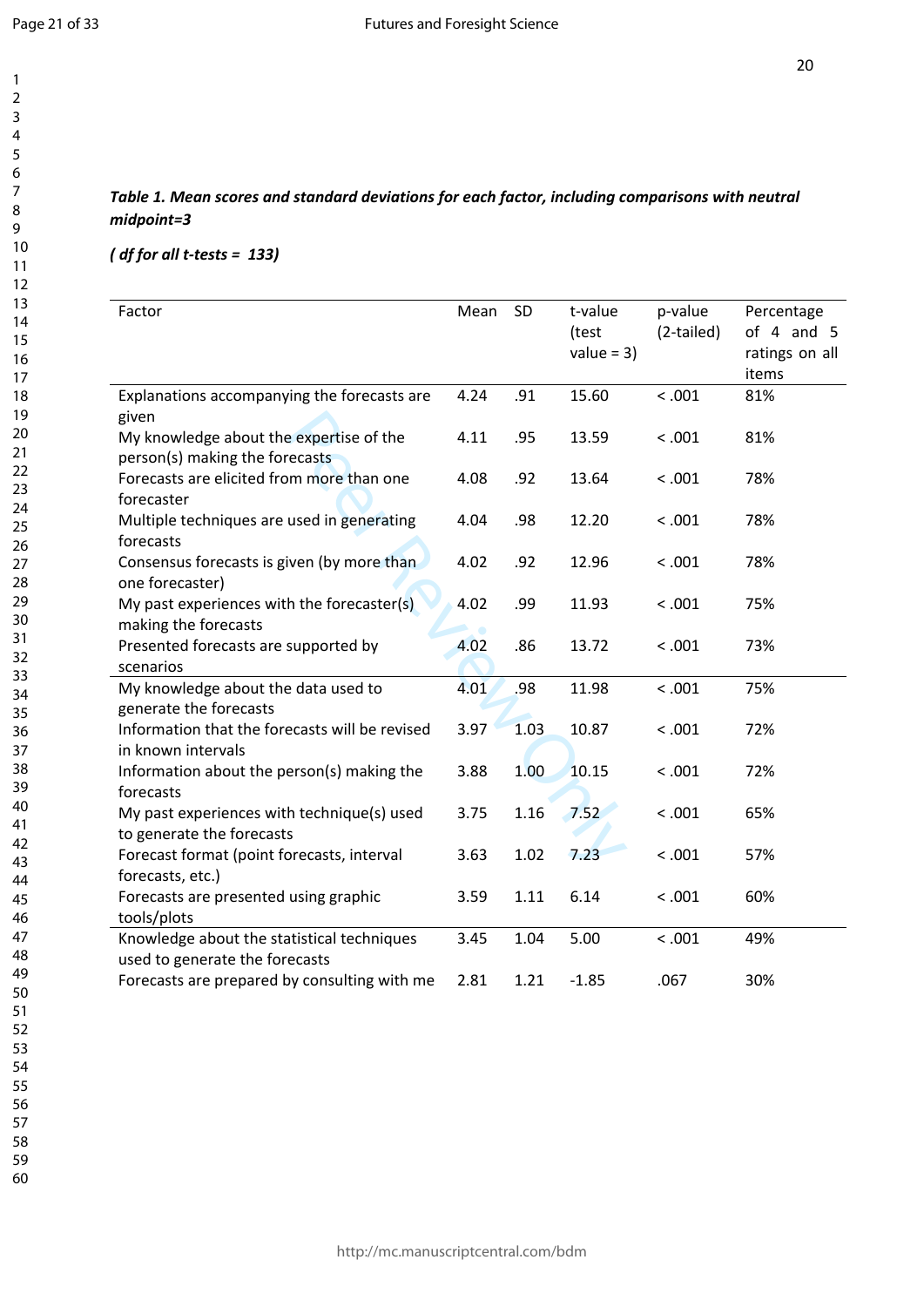### *Table 2. Percentages of high importance ratings (4 and 5) for each factor as determinant of trust : Breakdown across forecast experience (counts/category total in parenthesis)*

| Percentage of 4 and 5 ratings<br>on the factors                                 | <b>High Forecast</b><br>Experience<br>$(>10$ years) | <b>Moderate Forecast</b><br>Experience<br>(1 to 9 years) | Is the difference<br>significant? |
|---------------------------------------------------------------------------------|-----------------------------------------------------|----------------------------------------------------------|-----------------------------------|
| Knowledge about the<br>statistical techniques used to<br>generate the forecasts | 48.39%<br>(30/62)                                   | 48.61%<br>(35/72)                                        | N.S.                              |
| Multiple techniques are used                                                    | 77.42%                                              | 79.17%                                                   | N.S.                              |
| in generating forecasts                                                         | (48/62)                                             | (57/72)                                                  |                                   |
| My past experiences with<br>technique(s) used to generate<br>the forecasts      | 66.13%<br>(41/62)                                   | 63.89%<br>(46/72)                                        | N.S.                              |
| Information about the                                                           | 77.42%                                              | 68.06%                                                   | N.S.                              |
| person(s) making the forecasts                                                  | (48/62)                                             | (49/72)                                                  |                                   |
| Forecasts are elicited from                                                     | 82.26%                                              | 75.00%                                                   | N.S.                              |
| more than one forecaster                                                        | (51/62)                                             | (54/72)                                                  |                                   |
| Consensus forecasts is given                                                    | 77.42%                                              | 79.17%                                                   | N.S.                              |
| (by more than one forecaster)                                                   | (48/62)                                             | (57/72)                                                  |                                   |
| My past experiences with the<br>forecaster(s) making the<br>forecasts           | 74.19%<br>(46/62)                                   | 75.00%<br>(54/72)                                        | N.S.                              |
| My knowledge about the<br>expertise of the person(s)<br>making the forecasts    | 80.65%<br>(50/62)                                   | 81.94%<br>(59/72)                                        | N.S.                              |
| My knowledge about the data                                                     | 69.35%                                              | 79.17%                                                   | N.S.                              |
| used to generate the forecasts                                                  | (43/62)                                             | (57/72)                                                  |                                   |
| Forecasts are prepared by                                                       | 33.87%                                              | 26.39%                                                   | N.S.                              |
| consulting with me                                                              | (21/62)                                             | (19/72)                                                  |                                   |
| Explanations accompanying                                                       | 83.87%                                              | 79.17%                                                   | N.S.                              |
| the forecasts are given                                                         | (52/62)                                             | (57/72)                                                  |                                   |
| Forecasts are presented using                                                   | 58.06%                                              | 61.11%                                                   | N.S.                              |
| graphic tools/plots                                                             | (44/62)                                             | (44/72)                                                  |                                   |
| Forecast format (point<br>forecasts, interval forecasts,<br>etc.)               | 50.00%<br>(31/62)                                   | 63.89%<br>(46/72)                                        | N.S.                              |
| Information that the forecasts<br>will be revised in known<br>intervals         | 72.58%<br>(45/62)                                   | 70.83%<br>(51/72)                                        | N.S.                              |
| Presented forecasts are                                                         | 74.19%                                              | 72.22%                                                   | N.S.                              |
| supported by scenarios                                                          | (46/62)                                             | (52/72)                                                  |                                   |

58 59 60

123456789

8 9

 $\mathbf{1}$  $\overline{2}$  $\overline{3}$  $\overline{4}$ 5 6  $\overline{7}$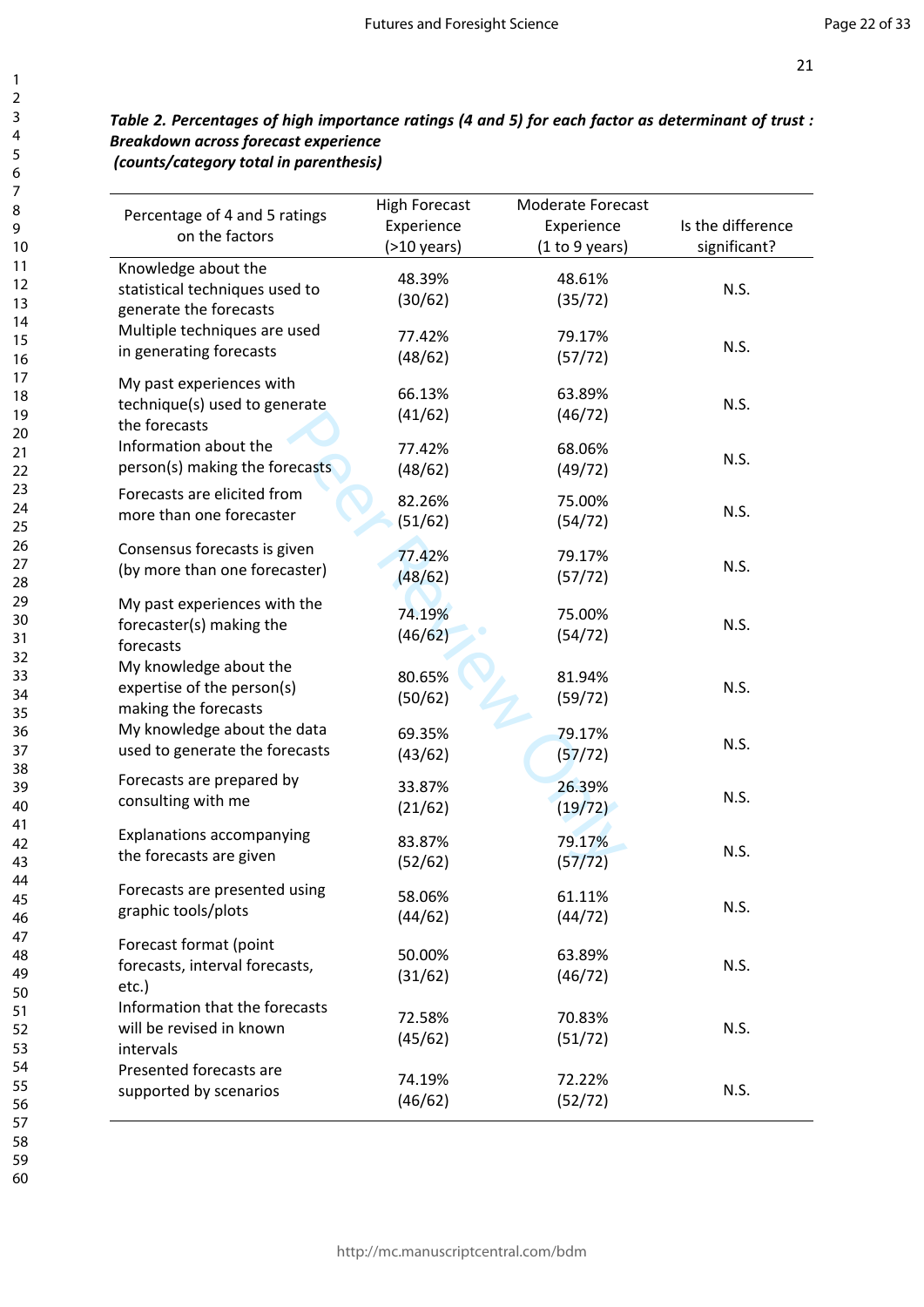$\mathbf{1}$  $\overline{2}$ 3  $\overline{4}$ 5 6  $\overline{7}$ 8 9

### *Table 3. Percentages of high importance ratings (4 and 5) for each factor as determinant of trust: Breakdown across self-assessed expertise (counts/category total in parenthesis)*

| Percentage of 4 and 5 ratings<br>on the factors                                 | High Self-Assessed<br>Expertise<br>(Ratings of 4 and 5) | Moderate Self-<br><b>Assessed Expertise</b><br>(Ratings of 1,2 and 3) | Is the difference<br>significant? |
|---------------------------------------------------------------------------------|---------------------------------------------------------|-----------------------------------------------------------------------|-----------------------------------|
| Knowledge about the<br>statistical techniques used to<br>generate the forecasts | 68.42%<br>(26/38)                                       | 40.63%<br>(39/96)                                                     | Fisher's exact<br>$p = 0.004$     |
| Multiple techniques are used                                                    | 86.84%                                                  | 75.00%                                                                | N.S.                              |
| in generating forecasts                                                         | (33/38)                                                 | (72/96)                                                               |                                   |
| My past experiences with<br>technique(s) used to generate<br>the forecasts      | 65.79%<br>(25/38)                                       | 64.58%<br>(62/96)                                                     | N.S.                              |
| Information about the                                                           | 71.05%                                                  | 72.92%                                                                | N.S.                              |
| person(s) making the forecasts                                                  | (27/38)                                                 | (70/96)                                                               |                                   |
| Forecasts are elicited from                                                     | 73.68%                                                  | 80.21%                                                                | N.S.                              |
| more than one forecaster                                                        | (28/38)                                                 | (77/96)                                                               |                                   |
| Consensus forecasts is given                                                    | 76.32%                                                  | 79.17%                                                                | N.S.                              |
| (by more than one forecaster)                                                   | (29/38)                                                 | (76/96)                                                               |                                   |
| My past experiences with the<br>forecaster(s) making the<br>forecasts           | 78.95%<br>(30/38)                                       | 72.92%<br>(70/96)                                                     | N.S.                              |
| My knowledge about the<br>expertise of the person(s)<br>making the forecasts    | 86.84%<br>(33/38)                                       | 79.17%<br>(76/96)                                                     | N.S.                              |
| My knowledge about the data                                                     | 78.95%                                                  | 72.92%                                                                | N.S.                              |
| used to generate the forecasts                                                  | (30/38)                                                 | (70/96)                                                               |                                   |
| Forecasts are prepared by                                                       | 34.21%                                                  | 28.13%                                                                | N.S.                              |
| consulting with me                                                              | (13/38)                                                 | (27/96)                                                               |                                   |
| <b>Explanations accompanying</b>                                                | 76.32%                                                  | 83.33%                                                                | N.S.                              |
| the forecasts are given                                                         | (29/38)                                                 | (80/96)                                                               |                                   |
| Forecasts are presented using                                                   | 60.53%                                                  | 59.38%                                                                | N.S.                              |
| graphic tools/plots                                                             | (23/38)                                                 | (57/96)                                                               |                                   |
| Forecast format (point<br>forecasts, interval forecasts,<br>etc.)               | 60.53%<br>(23/38)                                       | 56.25%<br>(54/96)                                                     | N.S.                              |
| Information that the forecasts<br>will be revised in known<br>intervals         | 76.32%<br>(29/38)                                       | 69.79%<br>(67/96)                                                     | N.S.                              |
| Presented forecasts are                                                         | 68.42%                                                  | 75.00%                                                                | N.S.                              |
| supported by scenarios                                                          | (26/38)                                                 | (72/96)                                                               |                                   |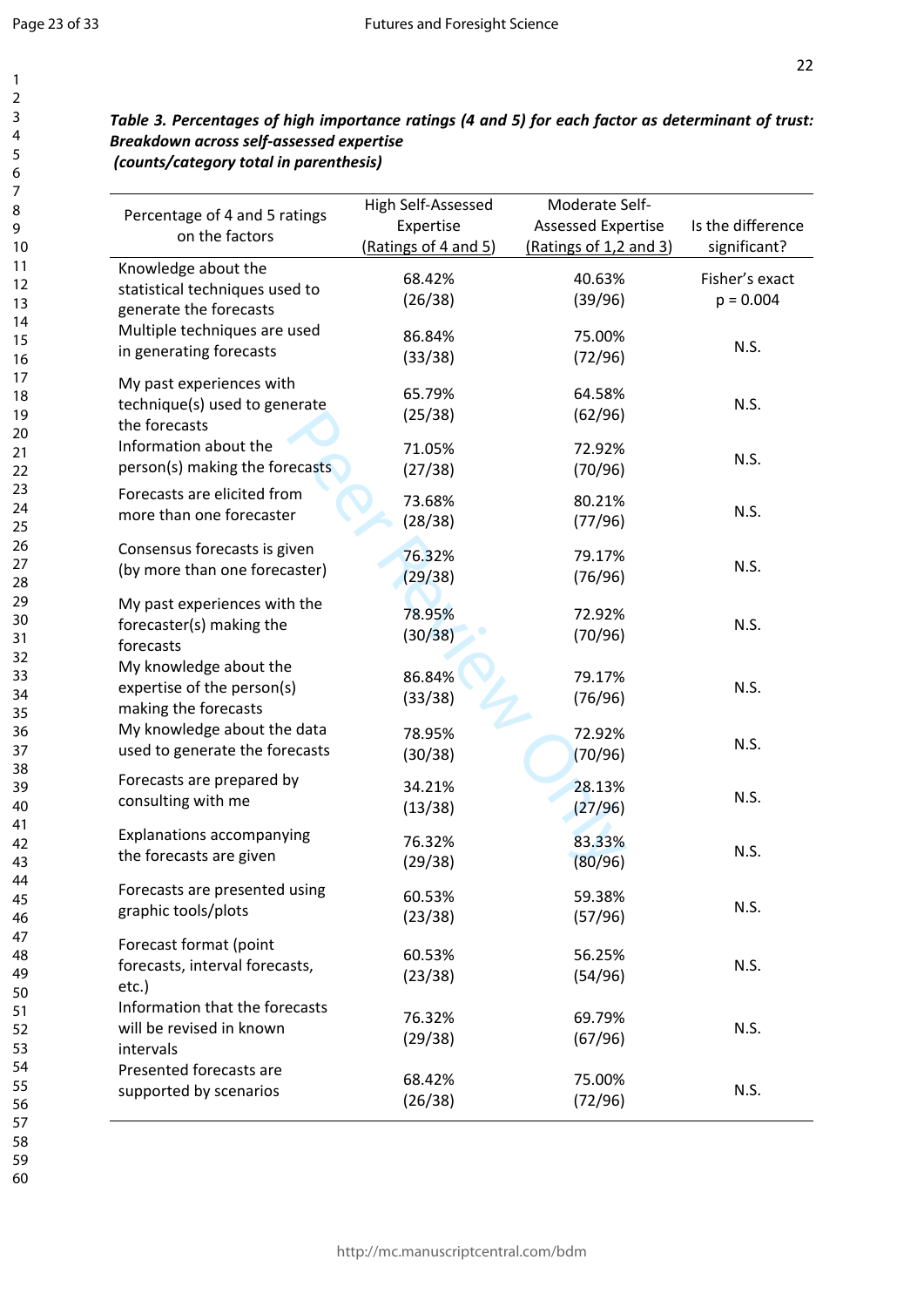|                                                                              | ROTATED FACTOR LOADINGS |          |          |          |
|------------------------------------------------------------------------------|-------------------------|----------|----------|----------|
| FEATURES THAT AFFECT TRUST IN FORECASTS                                      | Factor 1                | Factor 2 | Factor 3 | Factor 4 |
| Presented forecasts are supported by scenarios                               | 0.715                   | 0.008    | $-0.140$ | $-0.119$ |
| Forecasts are presented using graphic tools                                  | 0.641                   | 0.143    | $-0.161$ | $-0.006$ |
| Forecast format                                                              | 0.559                   | $-0.171$ | 0.125    | 0.150    |
| Info that forecasts will be revised in known intervals                       | 0.518                   | $-0.161$ | 0.102    | 0.046    |
| Explanations accompanying the forecasts are given                            | 0.401                   | $-0.216$ | $-0.096$ | $-0.071$ |
| Forecasts are prepared by consulting with me                                 | 0.394                   | 0.099    | $-0.008$ | 0.044    |
| My knowledge about expertise of persons making the<br>forecasts              | $-0.128$                | $-0.810$ | $-0.102$ | 0.108    |
| My past experiences with the forecasters making the<br>forecasts             | 0.081                   | $-0.773$ | $-0.018$ | $-0.171$ |
| Information about the person(s) making the forecasts                         | 0.032                   | $-0.671$ | $-0.062$ | $-0.018$ |
| My knowledge about the data used to generate the<br>forecasts                | 0.060                   | $-0.588$ | 0.003    | 0.235    |
| My past experiences with technique(s) used to<br>generate the forecasts      | 0.010                   | $-0.379$ | $-0.045$ | 0.314    |
| Consensus forecasts are given by the forecasters                             | 0.029                   | $-0.076$ | $-0.748$ | 0.051    |
| Forecasts are elicited from more than one forecaster                         | $-0.024$                | $-0.046$ | $-0.695$ | $-0.033$ |
| Multiple techniques are used in generating forecasts                         | 0.325                   | $-0.004$ | $-0.382$ | 0.188    |
| Knowledge about the statistical techniques used to<br>generate the forecasts | 0.051                   | 0.013    | $-0.043$ | 0.821    |
| Eigenvalues                                                                  | 4.553                   | 2.033    | 1.336    | 1.075    |
| % of total variance explained                                                | 30.36                   | 13.56    | 8.91     | 7.16     |

## *Table 4. Factor loadings (pattern matrix) of features that affect trust in forecasts*

*Note.* Factor loadings over 0.30 appear in bold.

 $\mathbf{1}$  $\overline{2}$  $\overline{3}$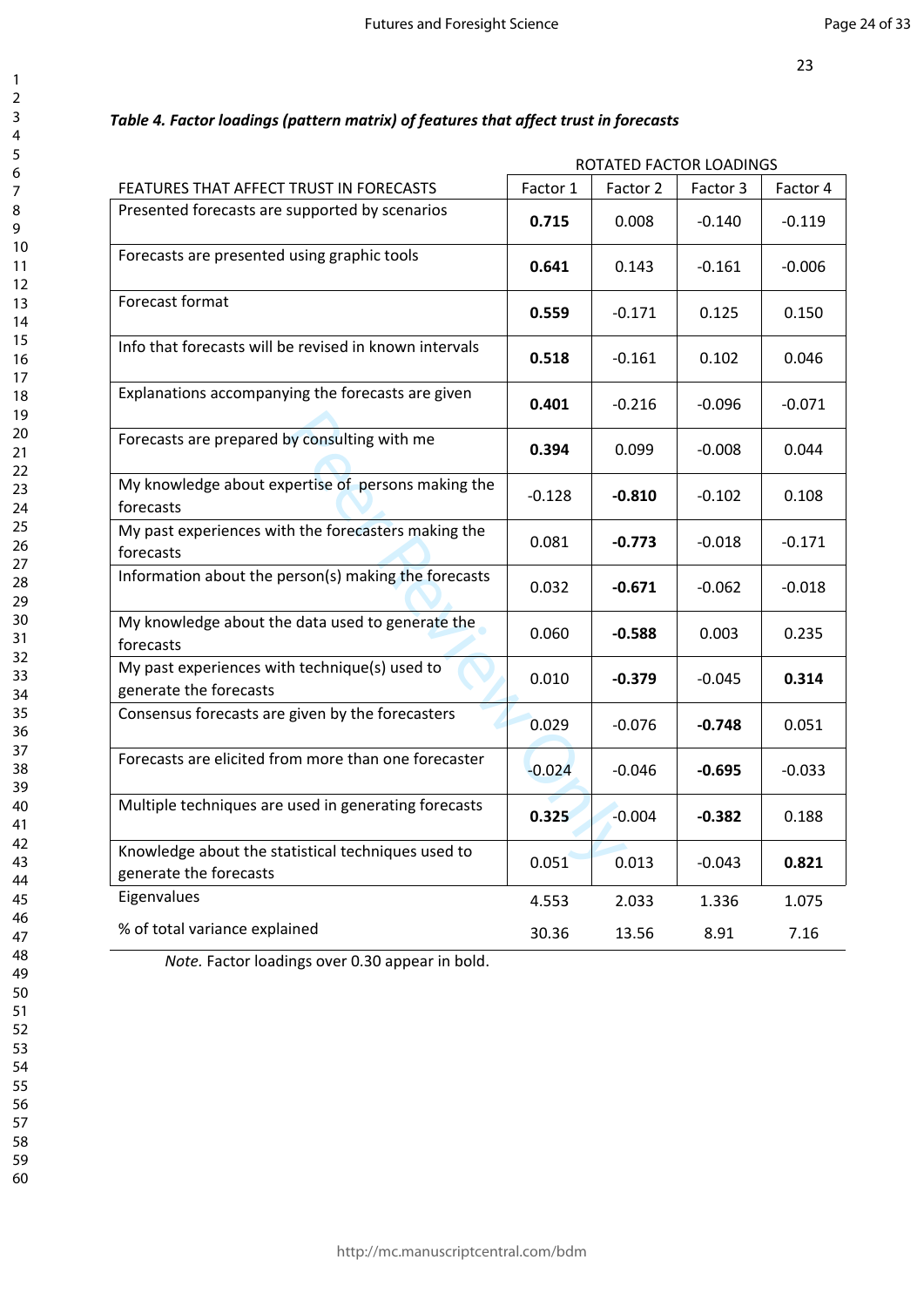$\mathbf{1}$  $\overline{2}$  $\overline{3}$  $\overline{4}$  $\overline{9}$ 

*Figure 1. Scree Plot*

Per Review Only

- 
- 
-